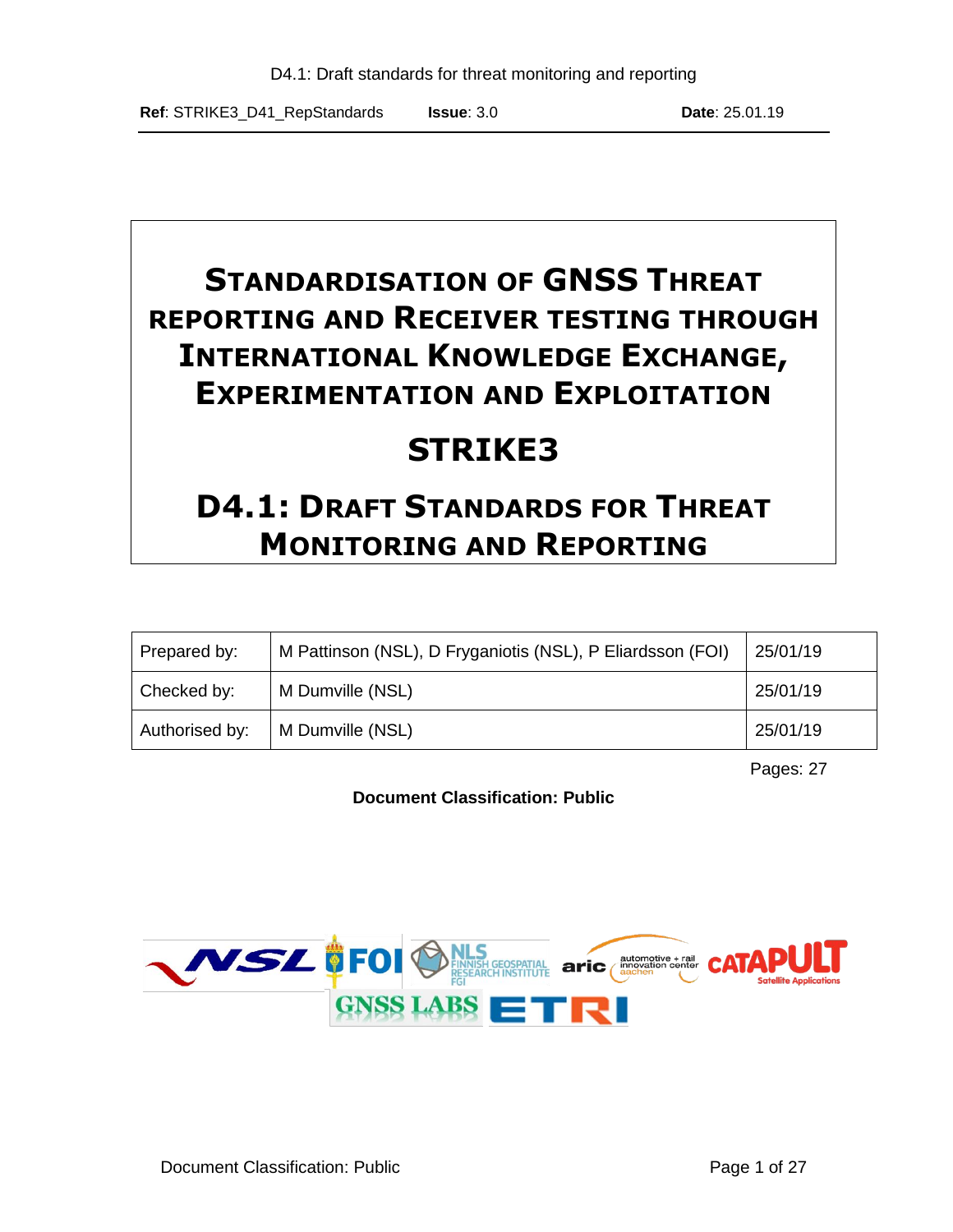# **Change Record**

| <b>Issue Rev</b> | <b>Date</b> | §: Change Record                                                                                                                                                                                                                                                                                                                                                                                                                                                                                                                                                                                                                                                                                                                                                                                                                                                                                                                                                                                                                                                                                                                                         | Author(s)    |
|------------------|-------------|----------------------------------------------------------------------------------------------------------------------------------------------------------------------------------------------------------------------------------------------------------------------------------------------------------------------------------------------------------------------------------------------------------------------------------------------------------------------------------------------------------------------------------------------------------------------------------------------------------------------------------------------------------------------------------------------------------------------------------------------------------------------------------------------------------------------------------------------------------------------------------------------------------------------------------------------------------------------------------------------------------------------------------------------------------------------------------------------------------------------------------------------------------|--------------|
| 1.0              | 30.01.2017  | First<br>delivered<br>version<br>of<br>document<br>for<br><b>Requirements Review</b>                                                                                                                                                                                                                                                                                                                                                                                                                                                                                                                                                                                                                                                                                                                                                                                                                                                                                                                                                                                                                                                                     | MP / DF/ PE  |
| 1.1              | 16.03.2017  | Updated version following external review and<br>changes<br>agreed<br>at Requirements<br><b>Baseline</b><br>Review meeting:<br>DRS Id. 3: Added new requirements on<br>STRIKE3 centralised server performance<br>to table 5-1, and added new table for<br>STRIKE3 monitoring system requirements<br>DRS Id. 4: Format of requirements table<br>$\bullet$<br>modified to include Req Id, title,<br>description, verification and comments<br>DRS Id. 6: Added note in section 6.2.1<br>that firewall in the diagram is a software<br>utility to block incoming connections<br>rather than a hardware component<br>DRS Id. 10: Text added to section 6.3.1 to<br>add some more detail. In addition, names<br>of interfaces and web services have been<br>modified to be consistent in section 6 and<br>section 7.<br>DRS Id. 11: Label in figure 6-6 corrected<br>$\bullet$<br>to 'Adv. Data Request Service'<br>DRS Id. 12: Corrected typo in tables 6-2<br>to 6-5 from SAOP to SOAP.<br>DRS Id. 13: Clarified in section 7.1 that<br>group A and B refer to web services, and<br>modified earlier section 6.3 so that there<br>is consistency in naming. | MP / DF / PE |
| 2.0              | 10.11.17    | delivered<br>Updated<br>version<br>for<br>Deployment<br>Readiness Review at end of WP5: Threat<br><b>Reporting Validation Platforms:</b><br>Updated description of events 'a' and 'b'<br>in section 3.4 according to new work and<br>removed TBCs (RBR DRS Id 2)<br>Modified web services definitions as<br>necessary in section 7 following work<br>during implementation                                                                                                                                                                                                                                                                                                                                                                                                                                                                                                                                                                                                                                                                                                                                                                               | MP / DF      |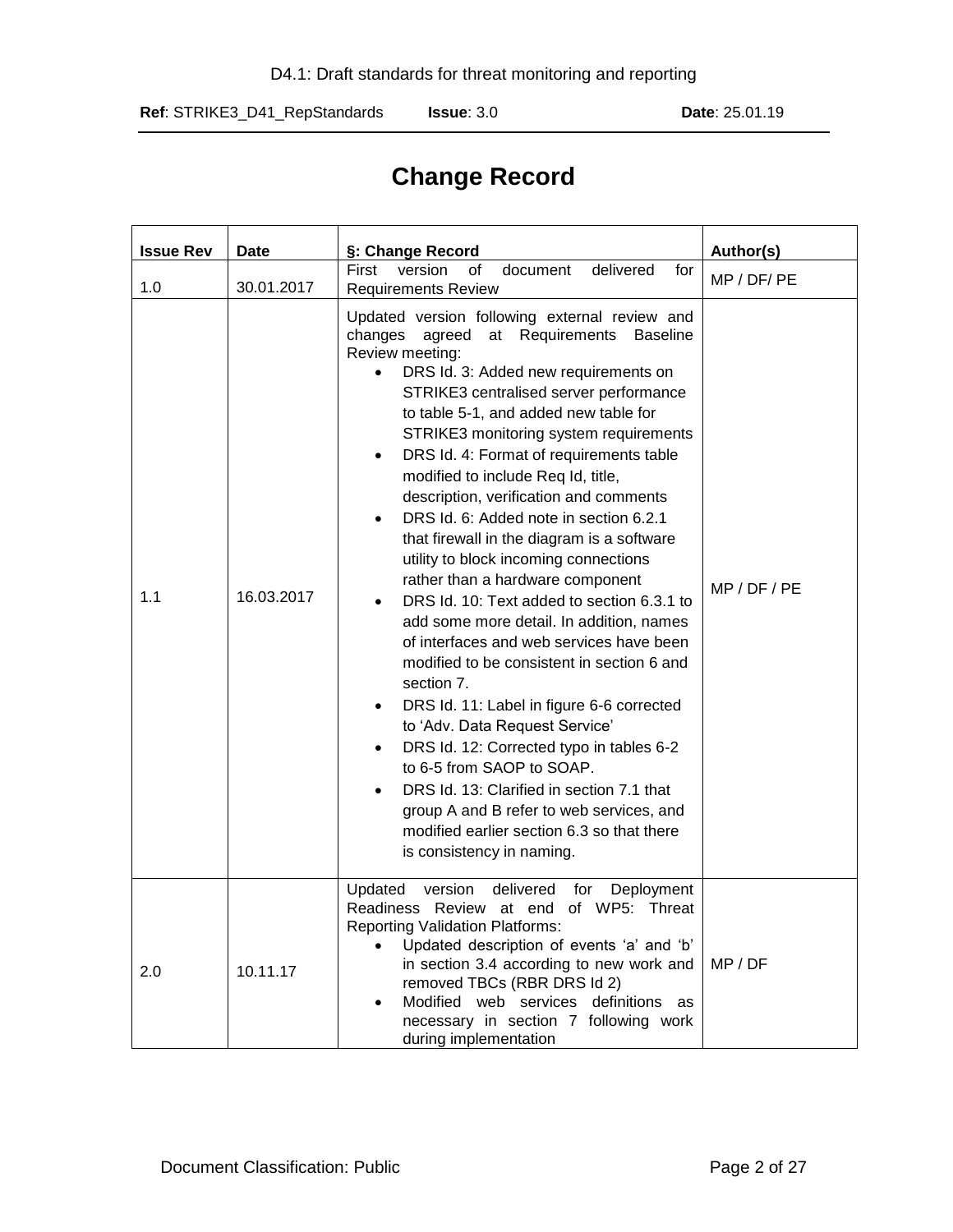### D4.1: Draft standards for threat monitoring and reporting

**Ref**: STRIKE3\_D41\_RepStandards **Issue**: 3.0 **Date**: 25.01.19

| <b>Issue Rev</b> | Date     | §: Change Record                                                                                                                                                                                                         | Author(s) |
|------------------|----------|--------------------------------------------------------------------------------------------------------------------------------------------------------------------------------------------------------------------------|-----------|
| 2.1              | 30/11/17 | Minor updates following Deployment Readiness<br>Review to include WSDL files in Annex and<br>correct formatting                                                                                                          | <b>MP</b> |
| 3.0              | 25/01/19 | Final version updated for end of project following<br>validation process:<br>Added site ID to information for event<br>$\bullet$<br>Added list of sites (with Site ID) to<br>$\bullet$<br>registration info for networks | MP, PE    |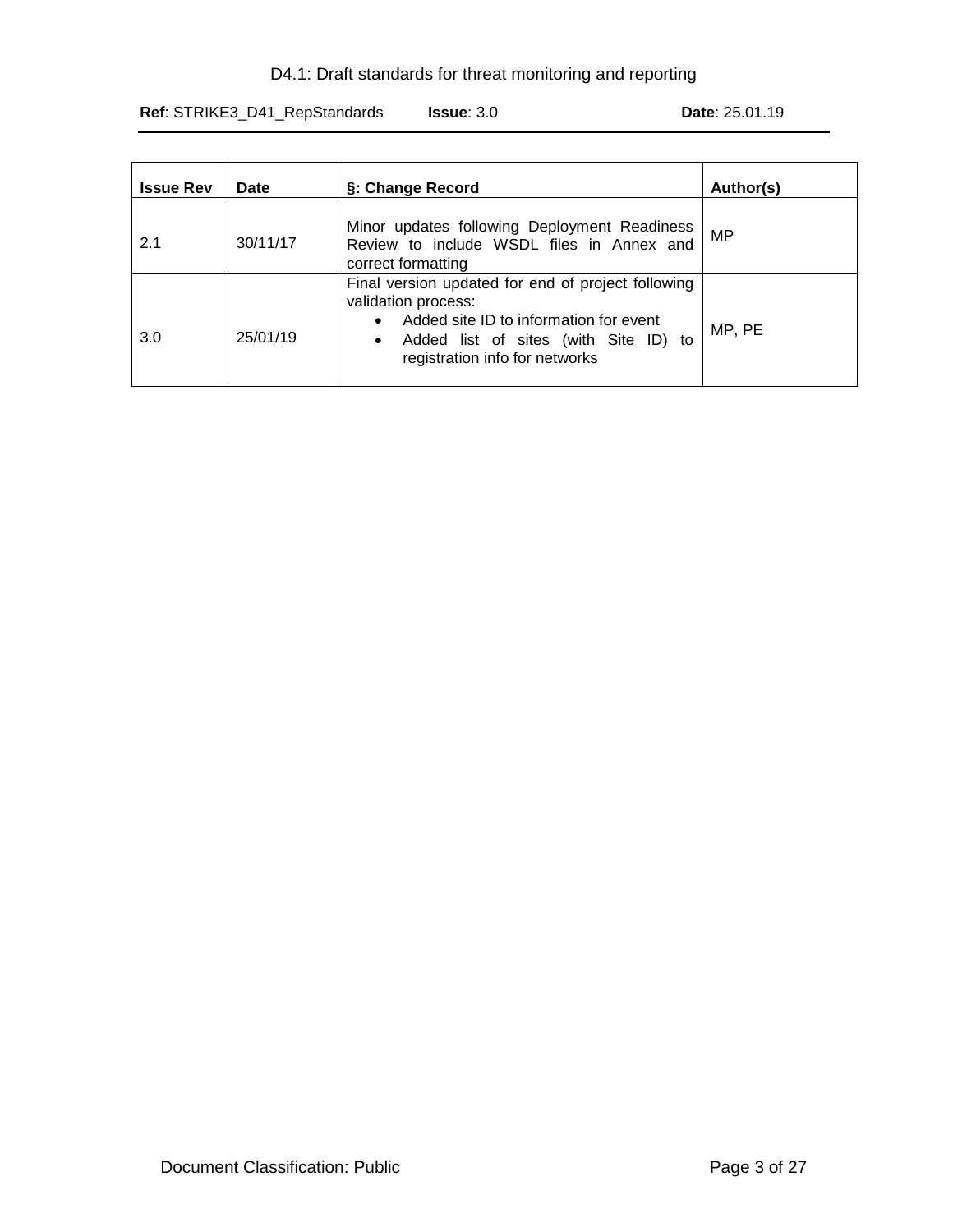# **Table of Contents**

| $\mathbf{1}$   |       |         |  |
|----------------|-------|---------|--|
|                | 1.1   |         |  |
|                | 1.2   |         |  |
|                | 1.3   |         |  |
|                | 1.4   |         |  |
|                | 1.4.1 |         |  |
|                | 1.4.2 |         |  |
|                | 1.5   |         |  |
|                | 1.6   |         |  |
| $\overline{2}$ |       |         |  |
|                | 2.1   |         |  |
|                | 2.2   |         |  |
|                | 2.2.1 |         |  |
|                | 2.2.2 |         |  |
|                |       | 2.2.2.1 |  |
|                |       | 2.2.2.2 |  |
|                |       | 2.2.2.3 |  |
| 3              |       |         |  |
|                | 3.1   |         |  |
|                | 3.2   |         |  |
|                | 3.3   |         |  |
|                | 3.4   |         |  |
| $\overline{4}$ |       |         |  |
|                | 4.1   |         |  |
|                | 4.2   |         |  |
|                | 4.3   |         |  |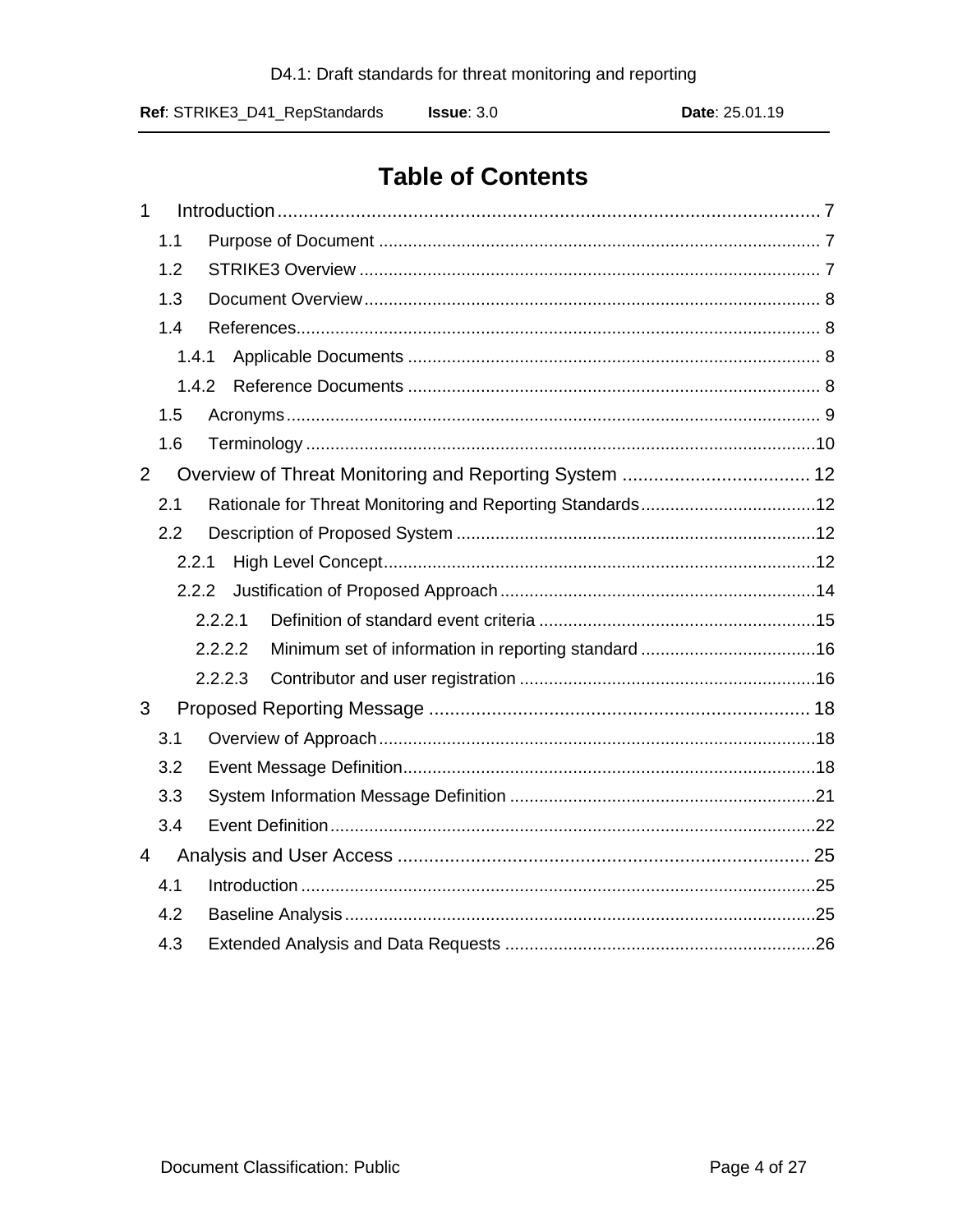| D4.1: Draft standards for threat monitoring and reporting |  |  |  |
|-----------------------------------------------------------|--|--|--|
|-----------------------------------------------------------|--|--|--|

# **List of Tables**

| Table 1-1: Applicable Documents                                           | 8  |
|---------------------------------------------------------------------------|----|
| Table 1-2: Reference Documents                                            | 8  |
| Table 1-3: Acronyms and Abbreviations                                     | 9  |
| Table 3-1: Description of the information shared for each detected event. | 20 |
| Table 3-2: Description of Type of Detection Equipment that is used        | 21 |
| Table 3-3: Description of Sites in the Network                            | 22 |
| Table 3-4: Description of an interference monitoring network.             | 22 |
| Table 3-5: Different types of event definitions.                          | 23 |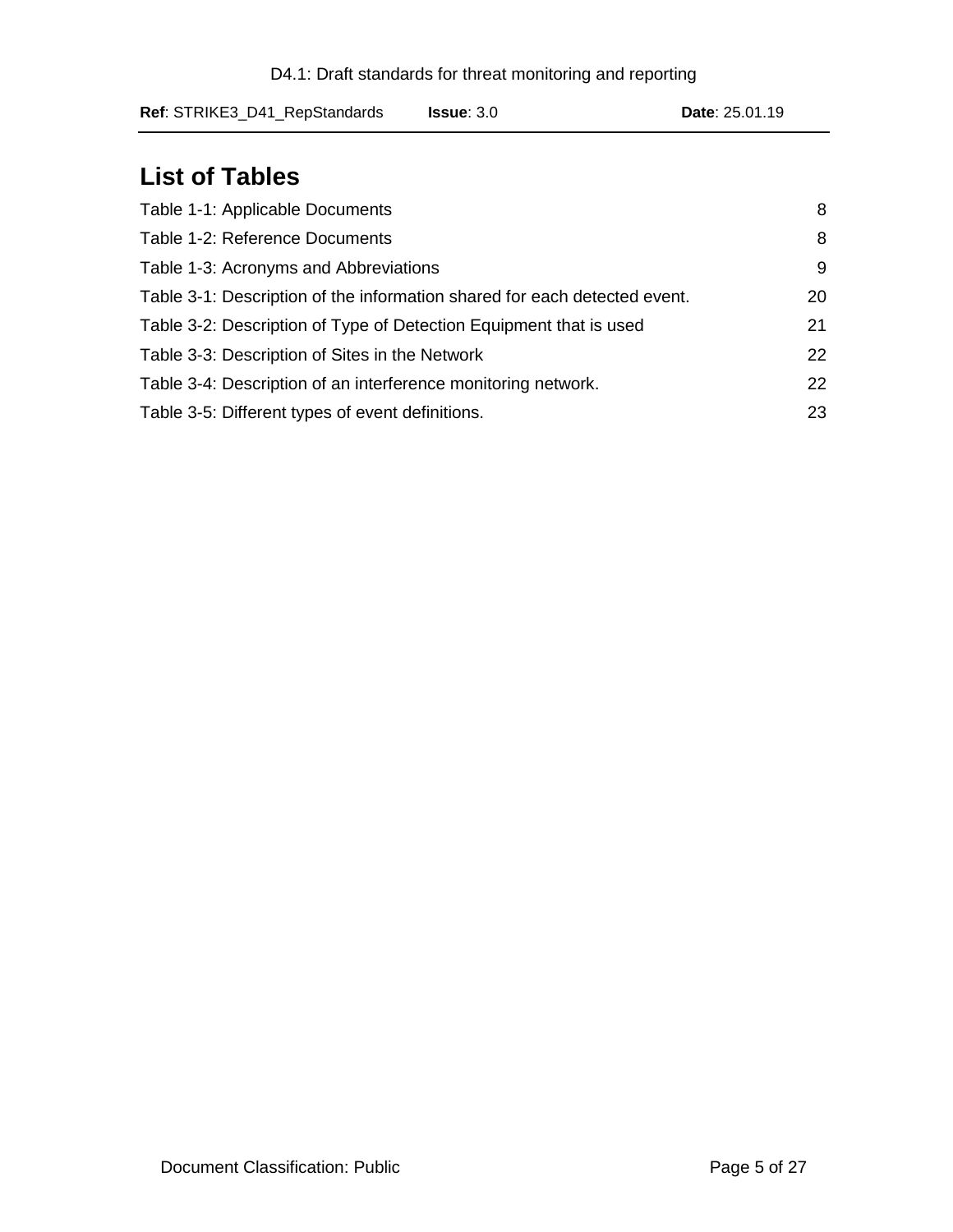# **List of Figures**

[Figure 2-1: Overview of Threat Monitoring and Reporting System Concept](#page-12-0) .....................13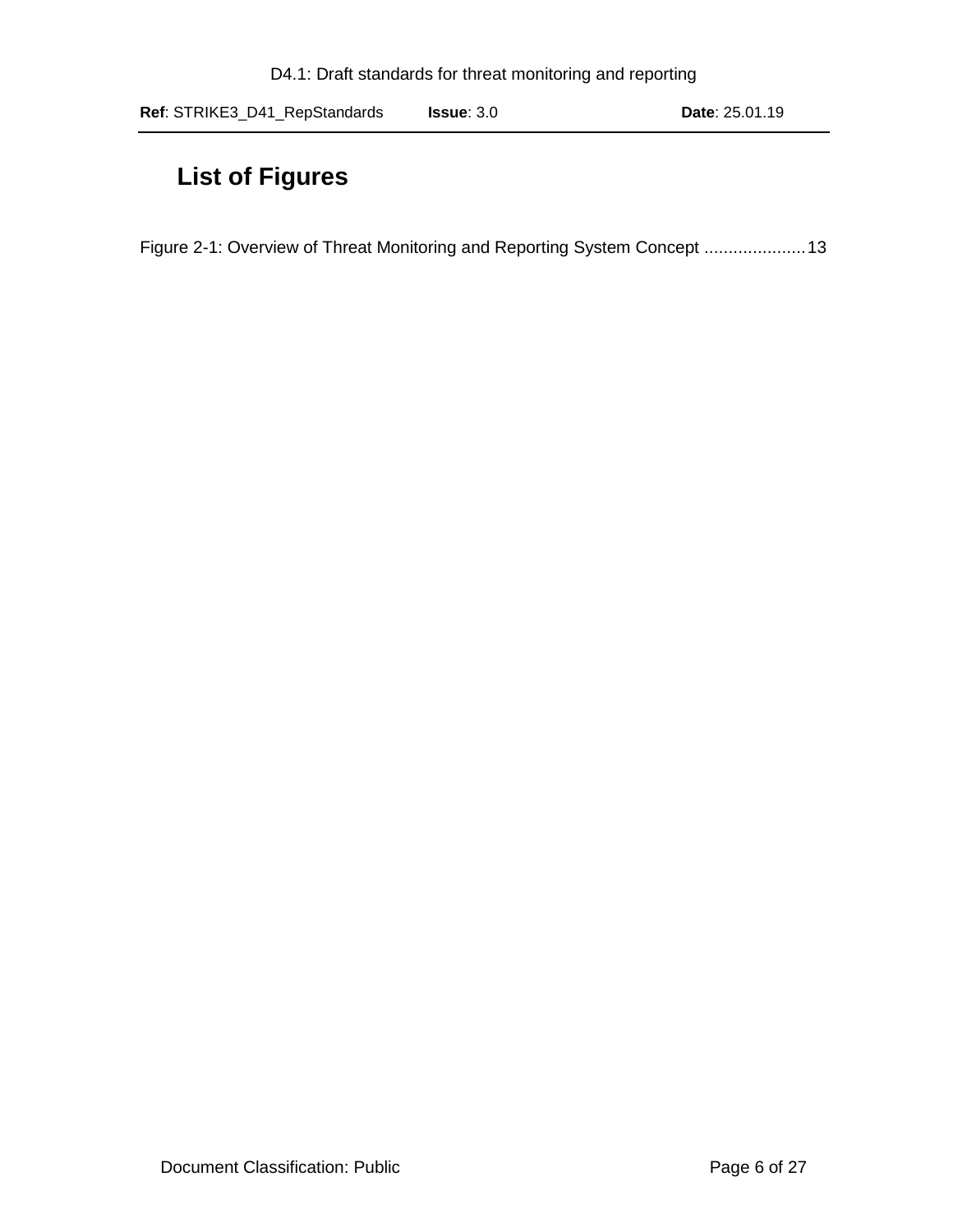# <span id="page-6-0"></span>**1 Introduction**

# <span id="page-6-1"></span>*1.1 Purpose of Document*

This document is the Draft Standards for Threat Monitoring and Reporting. The main objectives of this document are to:

- Develop draft standards for threat monitoring and reporting, to include rationale and justification of the proposed approach
- Identify minimum specifications and identify potential scope for extension and enhancement

It should be noted that the focus of the STRIKE3 project is on interference for the GPS L1 band and this is reflected in the threat reporting standards. Nevertheless, possible extensions to allow reporting of threats in different frequency bands are highlighted in the draft standards.

This deliverable is prepared as part of WP4: Draft Standards Development.

The lead partner for WP4 is SAC. This document has been prepared by NSL and FOI with contributions from NLS and review and comment by SAC, AGIT, ETRI and GNSS labs.

The current version of the document is the final version from the project and includes modifications to previous versions based on experience from validation of the standards through long-term monitoring, and comments from external review of the document by other interested parties.

# <span id="page-6-2"></span>*1.2 STRIKE3 Overview*

The objective of the STRIKE3 project is to develop international standards in the area of GNSS threat reporting and GNSS receiver testing. This will be achieved through international partnerships. GNSS threat reporting standards are required to ensure that international GNSS threat databases can be developed. GNSS receiver test standards are required to ensure new applications can be validated against the latest threats. Both standards are missing across all civil application domains and are considered a barrier to the wider adoption and success of GNSS in the higher value markets.

STRIKE3 will persistently monitor the international GNSS threat scene to capture the scale and dynamics of the problem and shall work with international GNSS partners to develop, negotiate, promote and implement standards for threat reporting and receiver testing. This is being achieved through the deployment and operation of an international GNSS interference monitoring network.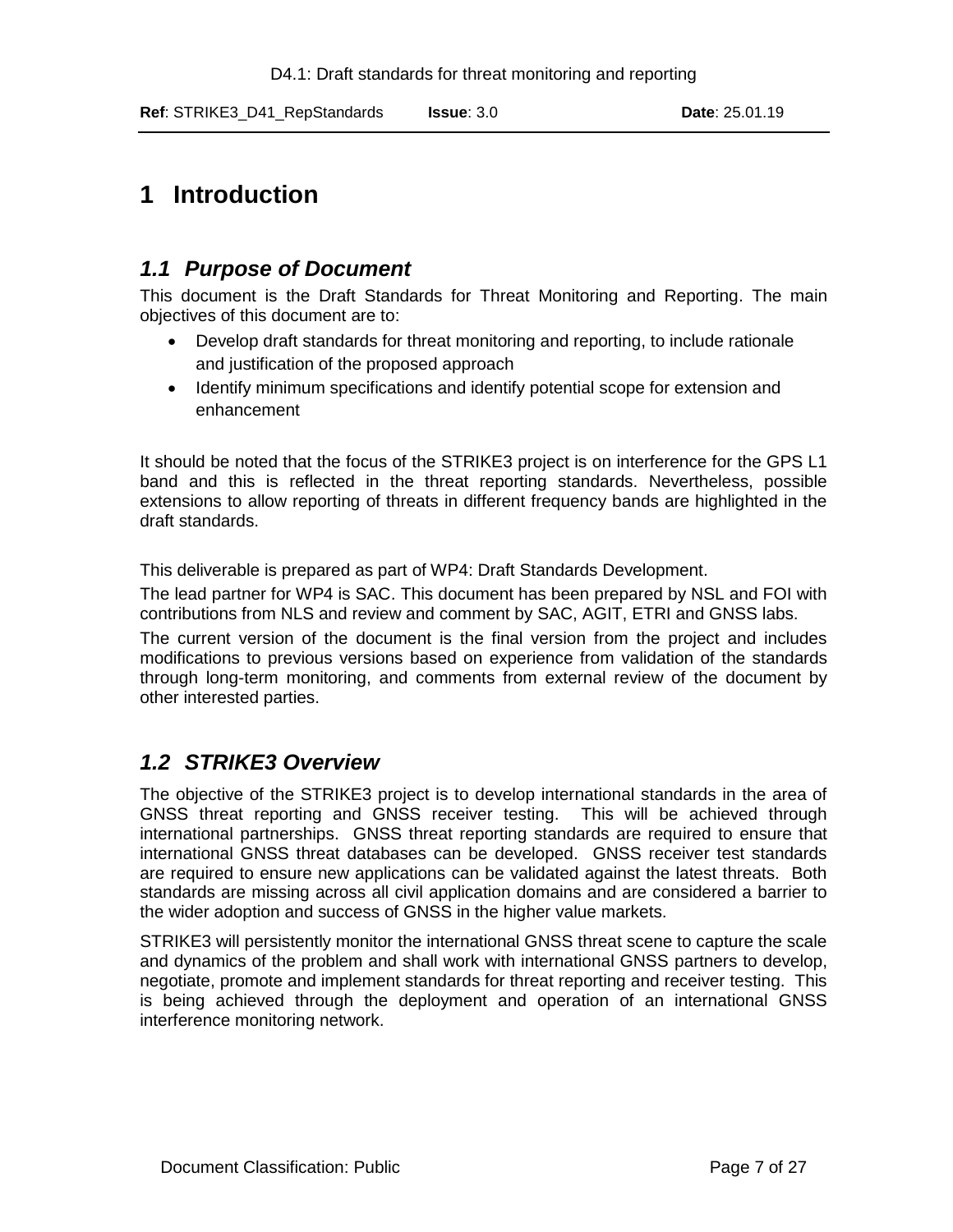### <span id="page-7-0"></span>*1.3 Document Overview*

The first sections of the document are the generic sections related to proposed draft standards for threat reporting:

- **Section 1** the current section, is an introduction which describes the purpose, scope and structure of the document.
- **Section 2** provides an overview of the proposed threat monitoring and reporting system;
- **Section 3** contains the definition of the proposed reporting message standard;
- **Section 4** details the user side, in terms of standard analysis and data access.

### <span id="page-7-1"></span>*1.4 References*

### <span id="page-7-2"></span>**1.4.1 Applicable Documents**

| Ref.            | <b>Document title</b>          | Document reference                | <b>Issue</b> | <b>Date</b> |
|-----------------|--------------------------------|-----------------------------------|--------------|-------------|
| AD <sub>1</sub> | <b>STRIKE3 Grant Agreement</b> | Grant<br>Agreement<br>۰<br>687329 |              | 26/01/2016  |
|                 |                                |                                   |              |             |

### **Table 1-1: Applicable Documents**

### <span id="page-7-4"></span><span id="page-7-3"></span>**1.4.2 Reference Documents**

<span id="page-7-5"></span>

| No.             | <b>Reference</b> |
|-----------------|------------------|
| RD <sub>1</sub> |                  |

### **Table 1-2: Reference Documents**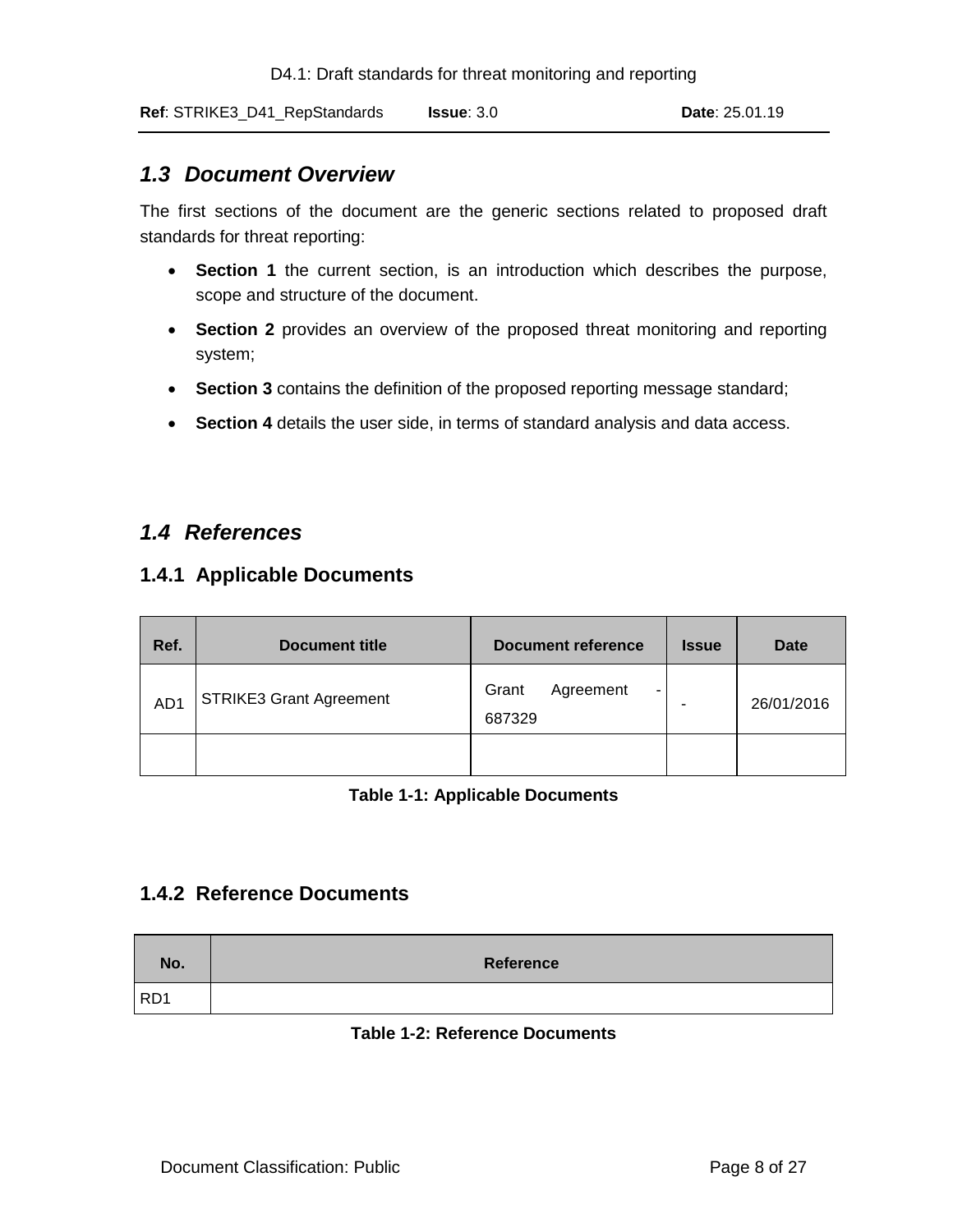<span id="page-8-0"></span>

| 1.5 Acronyms |  |  |
|--------------|--|--|
|--------------|--|--|

| <b>Acronym</b> | <b>Definition</b>                               |
|----------------|-------------------------------------------------|
| <b>AGC</b>     | <b>Automatic Gain Control</b>                   |
| C/N0           | Carrier to Noise density ratio                  |
| <b>CORS</b>    | <b>Continuously Operating Reference Station</b> |
| dB             | Decibel                                         |
| <b>FTP</b>     | <b>File Transfer Protocol</b>                   |
| <b>GPS</b>     | <b>Global Positioning System</b>                |
| <b>GNSS</b>    | <b>Global Navigation Satellite System</b>       |
| <b>HTTP</b>    | <b>Hypertext Transfer Protocol</b>              |
| <b>HTTPS</b>   | <b>HTTP Secure</b>                              |
| <b>ISO</b>     | International Organization for Standardization  |
| <b>JSON</b>    | JavaScript Object Notation                      |
| <b>RF</b>      | Radio Frequency                                 |
| <b>SNR</b>     | Signal to Noise Ratio                           |
| <b>SOAP</b>    | Simple Object Access Protocol                   |
| SQL            | <b>Structured Query Language</b>                |
| <b>SSL</b>     | Secure Sockets Layer                            |
| <b>TBC</b>     | To Be Confirmed                                 |
| <b>TLS</b>     | <b>Transport Layer Security</b>                 |
| <b>UTC</b>     | <b>Universal Time Coordinated</b>               |
| <b>WAN</b>     | Wide Area Network                               |
| <b>WP</b>      | Work Package                                    |
| <b>WS</b>      | <b>Web Service</b>                              |
| <b>WSDL</b>    | Web Service Definition Language                 |
| <b>XML</b>     | Extensible Markup Language                      |

### <span id="page-8-1"></span>**Table 1-3: Acronyms and Abbreviations**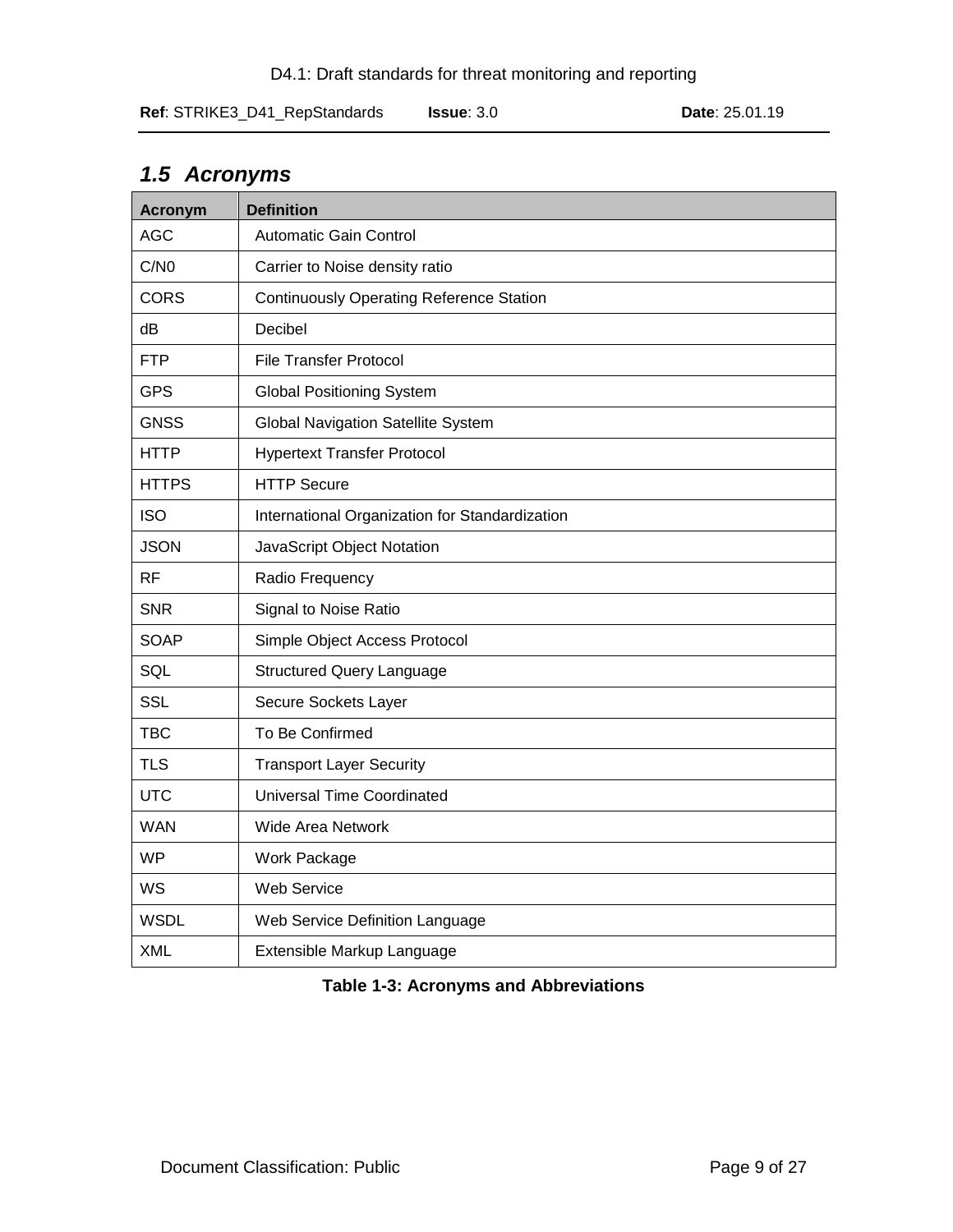# <span id="page-9-0"></span>*1.6 Terminology*

### **Detection Equipment**

This is equipment that is used to detect GNSS interference. Different types of detection equipment may function in different ways, e.g. through power- or AGC-monitoring, or through monitoring of post-correlation values such as C/N0.

#### **Sensor**

This is a generic term for deployed equipment that is used for GNSS interference monitoring and reporting. A sensor will consist of some **Detection Equipment** plus other necessary components such as GNSS antenna, communications, etc.

### **Monitoring Site**

This is a physical location that hosts one or more **sensors**.

#### **Local Event Database**

This is a database that stores all interference event information reported by one or more **sensors**. The information that is stored in a local event database will depend on the capabilities and configuration of the **sensors**, but may include additional information such as I/Q data, signal type classification, etc., as well as the times of detected events and power levels.

#### **Monitoring Network**

This is a collection of multiple **monitoring sites** that are somehow connected, for example being operated by a single **monitoring network operator** or reporting to a common **Local Event Database**.

#### **Monitoring Network Operator**

A monitoring network operator is someone who operates a **monitoring network** in the sense that they are responsible for the data that is produced by the network, including interference events.

#### **Data Provider**

A data provider is someone who provides interference information to the **centralised server** using the reporting standards defined in this document. The data provider is also sometimes known as a **Contributor**.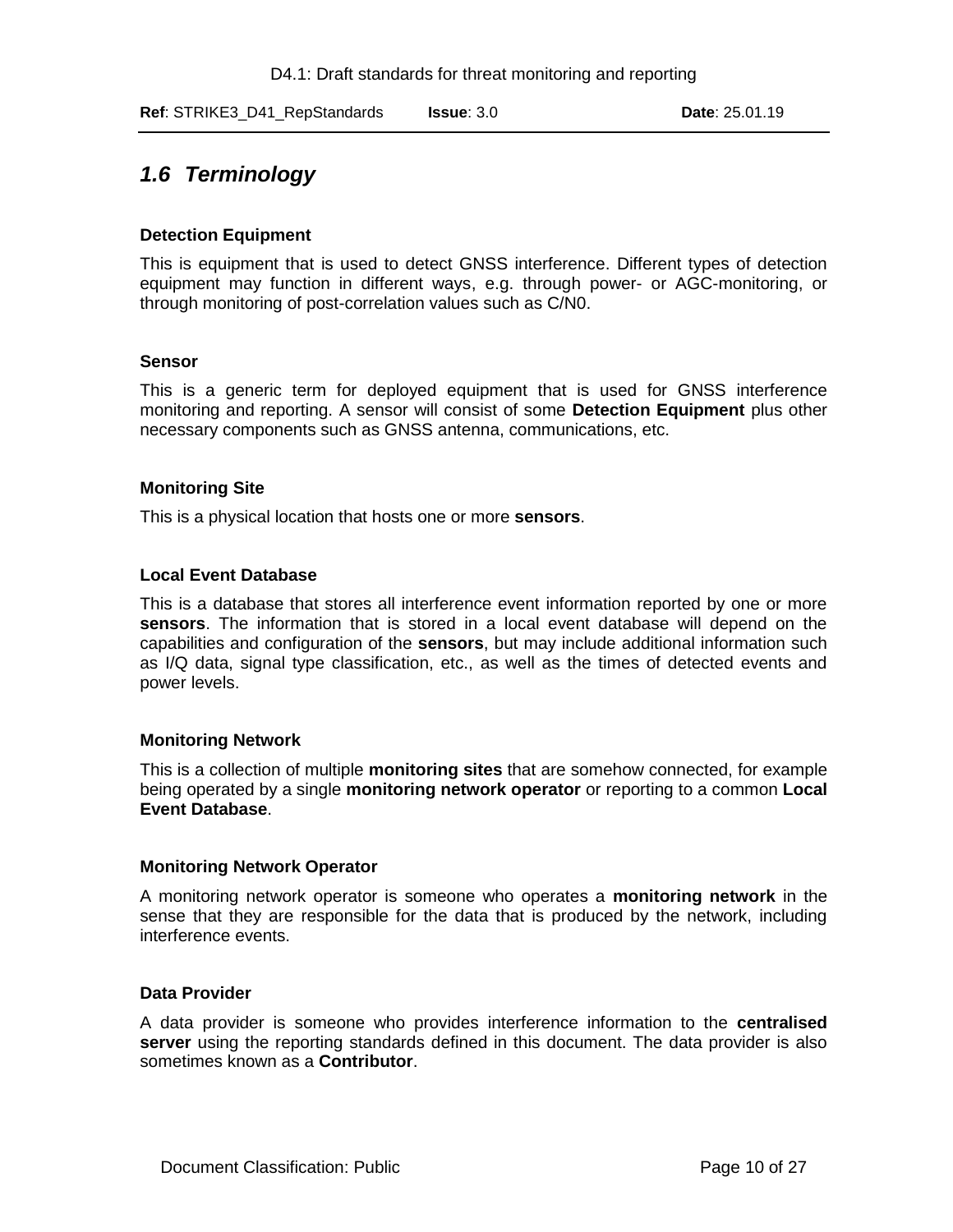**Ref**: STRIKE3\_D41\_RepStandards **Issue**: 3.0 **Date**: 25.01.19

### **Centralised Server**

This is a function for collecting interference event reports (according to the reporting standard format and contents) from multiple **data providers** (**contributors**) for storage in a **centralised database**. The centralised server also providers an interface for **end users** to access information and view analysis and statistics about reported interference events.

#### **Centralised Database**

This is used to store the information from the interference event reports provided to the **centralised server** by the **data providers**.

#### **End User**

This is someone who wishes to view information (including analysis and statistics) about the combined set of interference events stored in the **centralised database**.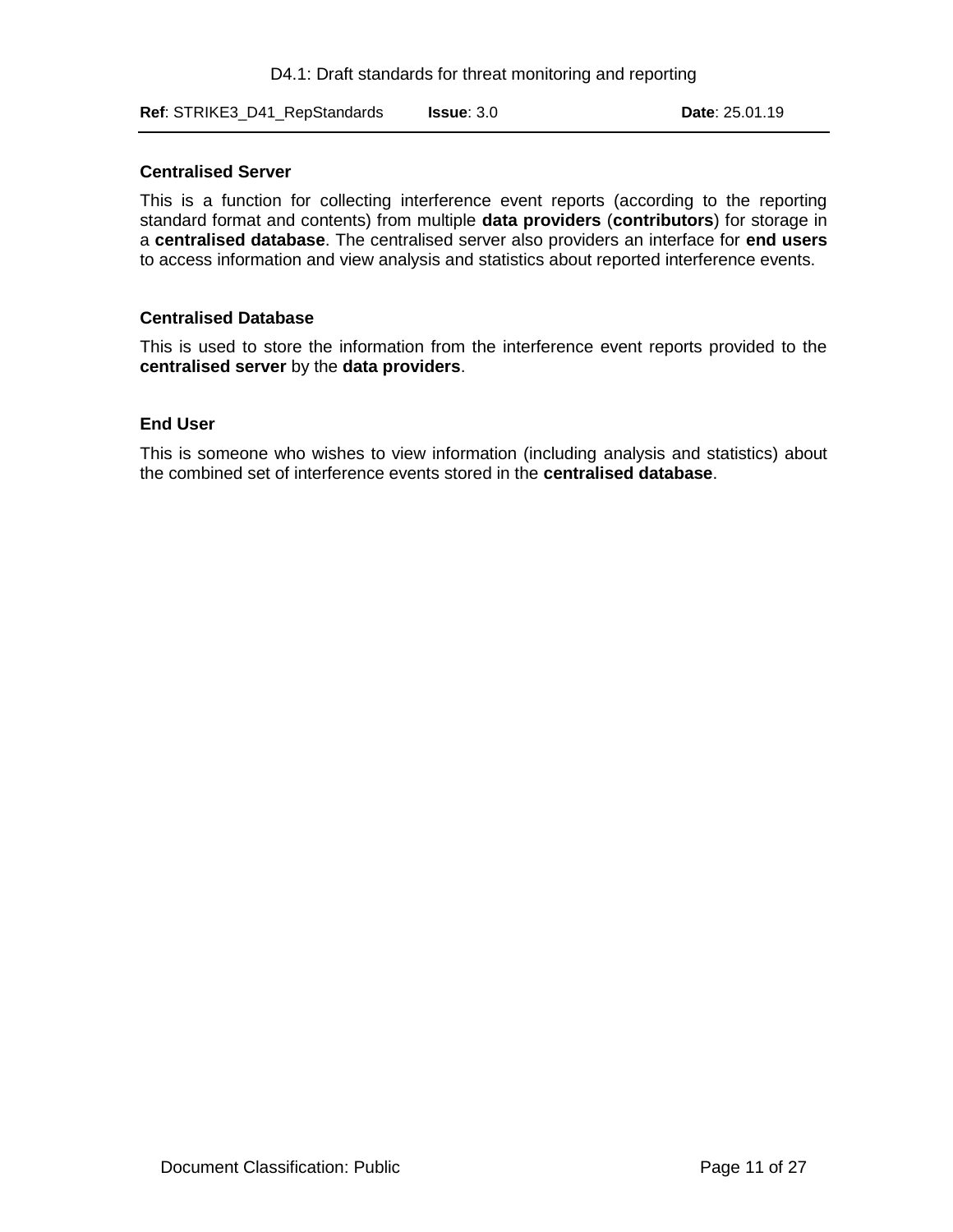# <span id="page-11-0"></span>**2 Overview of Threat Monitoring and Reporting System**

### <span id="page-11-1"></span>*2.1 Rationale for Threat Monitoring and Reporting Standards*

Dependence on GNSS is increasing as GNSS is used for an ever expanding range of safety, security, business and policy critical applications. However, increasing dependence on GNSS brings a risk that such services can be affected by interference on GNSS – either unintentional or intentional. In order to understand the level of threat, and to develop effective countermeasures against interference, it is highly desirable to monitor for interference in a systematic way and to share the results with interested stakeholders. There are a number of different types of detection equipment that can be used to detect GNSS interference, and there are previous and existing projects and monitoring campaigns to try to detect interference. However, although these types of local monitoring efforts can be effective at monitoring and protecting a specific site or local area, the ability to combine results from different detection equipment and monitoring networks and gain a wider understanding of the level of threat is limited for several reasons. Firstly, different detection equipment and monitoring networks report different values and statistics about interference events and so it is not always easy to combine results. Secondly, different types of detection equipment have different detection algorithms and thresholds as they are designed for different purposes, and so different types of detection equipment installed at the same site may report completely different numbers of events.

The goal of this document therefore is to propose a system architecture and draft reporting standard that can enable the results from different types of detection equipment and monitoring networks to be reported in a common format and combined in common analysis. Such a system could be very valuable in monitoring the level of threat posed by GNSS interference over large areas and to see how the threat changes over time by combining data from many different types of monitoring network.

# <span id="page-11-2"></span>*2.2 Description of Proposed System*

### <span id="page-11-3"></span>**2.2.1 High Level Concept**

The proposed threat monitoring and reporting system consists of two main elements:

- Sensors (for detecting interference and reporting events)
- Centralised server (for collating reports from the different sensors in a centralised database and providing access to the results for end users).

In this concept, the sensors are operated independently of the centralised server, i.e. there is no need to deploy specific monitoring networks or a single specified type of detection equipment to support the centralised database of events. It is the intention to allow different types of detection equipment from different manufacturers to be used for interference monitoring, and to enable already deployed sensors and monitoring networks to contribute to the centralised database, as well as new installations.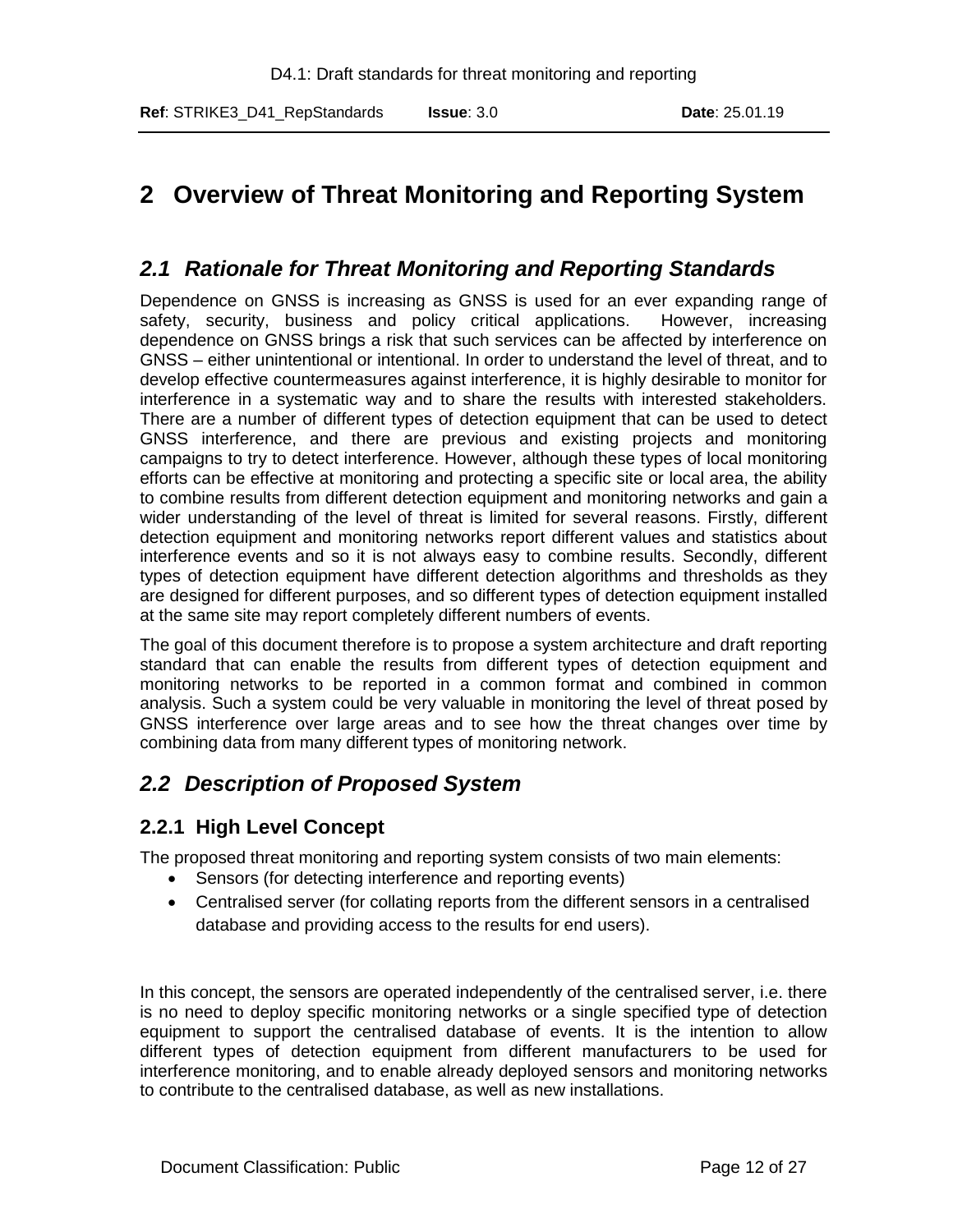**Ref**: STRIKE3\_D41\_RepStandards **Issue**: 3.0 **Date**: 25.01.19

The centralised server will act as a central hub to collect results from different sensors deployed in a variety of monitoring networks, and allow end users to view information about the events and generate statistics.

The purpose of the threat reporting standards defined in this document is therefore to ensure that the information about interference events from different monitoring networks and types of detection equipment is reported in a standard way so that meaningful analysis and statistics can be generated at the centralised server. This overall architecture is illustrated in the following figure.



<span id="page-12-0"></span>**Figure 2-1: Overview of Threat Monitoring and Reporting System Concept**

The proposed reporting message contents are defined in section [3.](#page-17-0) The philosophy behind the proposed messages is to have a minimum required set of information about events that will allow analysis of event occurrence and evolution over time without compromising site anonymity, whilst also providing a mechanism for those authorities that wish to do so to provide additional information about events.

The logic of this approach is as follows:

 Sensors (using different types of detection equipment) will be used to detect interference events. The sensors may be deployed in a monitoring network where they report to their own local event database or the sensors may store data locally at the sensor;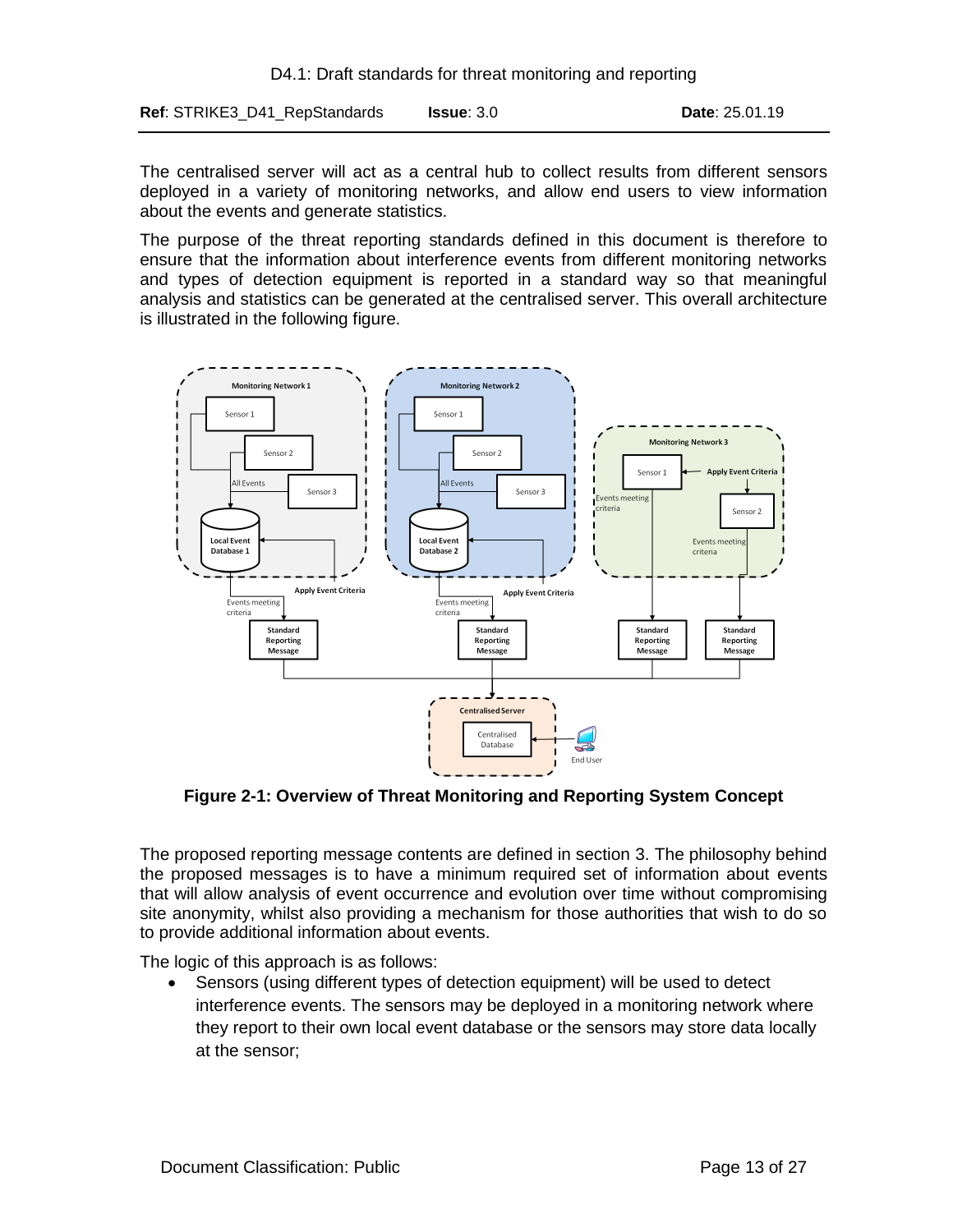- Interference events that are detected by the sensors will be provided to the centralised server for storage in the centralised database following the proposed standards:
	- $\circ$  The events detected by the detection equipment at the sensors must be checked against the standard event criteria (defined in section [3\)](#page-17-0) as a prefiltering step. Only those that meet the event definition criteria should be provided to the centralised server. This pre-filtering can be done either at a local network database (as in 'other monitoring network 1' in [Figure 2-1\)](#page-12-0) or at the sensor itself (as in 'other monitoring network 2' in [Figure 2-1\)](#page-12-0);
	- o Those events that meet the event definition criteria must be formatted according to the reporting standard and provided to the centralized server;
		- A minimum set of mandatory information is defined for all events;
		- **•** Optional fields are also available to allow organizations to provide additional information that is interesting for more detailed analysis if so desired;
	- o It is foreseen that contributing organizations will need to register before they can contribute to the centralized database.
- The centralised server will store all the events received from the different sensors in a centralised database
	- $\circ$  Only the information received in the standard reports will be stored. This is purposely kept high-level to avoid having sensitive information (e.g. I/Q data) at the centralised database;
- An interface will be available to allow end users to access the information in the centralized database in order to view the information about events and perform some simple analysis.
	- $\circ$  As the information stored in the centralized server is only high-level, the sort of analysis and results that can be viewed will be quite basic but will allow a widescale analysis of level of threat activity and change of threat level over time;
	- o It is envisaged that this interface will also allow correspondence between the end users and monitoring network operators who contribute information about events to the centralised server. This provides a mechanism for end users to obtain additional detailed information about certain events from the organisation that owns the data (e.g. event time, precise location, raw data sample, etc.), and also allows monitoring network operators to provide additional data and services to interested end users.

# <span id="page-13-0"></span>**2.2.2 Justification of Proposed Approach**

When defining the proposed reporting standards and system architecture there were a number of elements to consider, many of which are conflicting. For example, adding more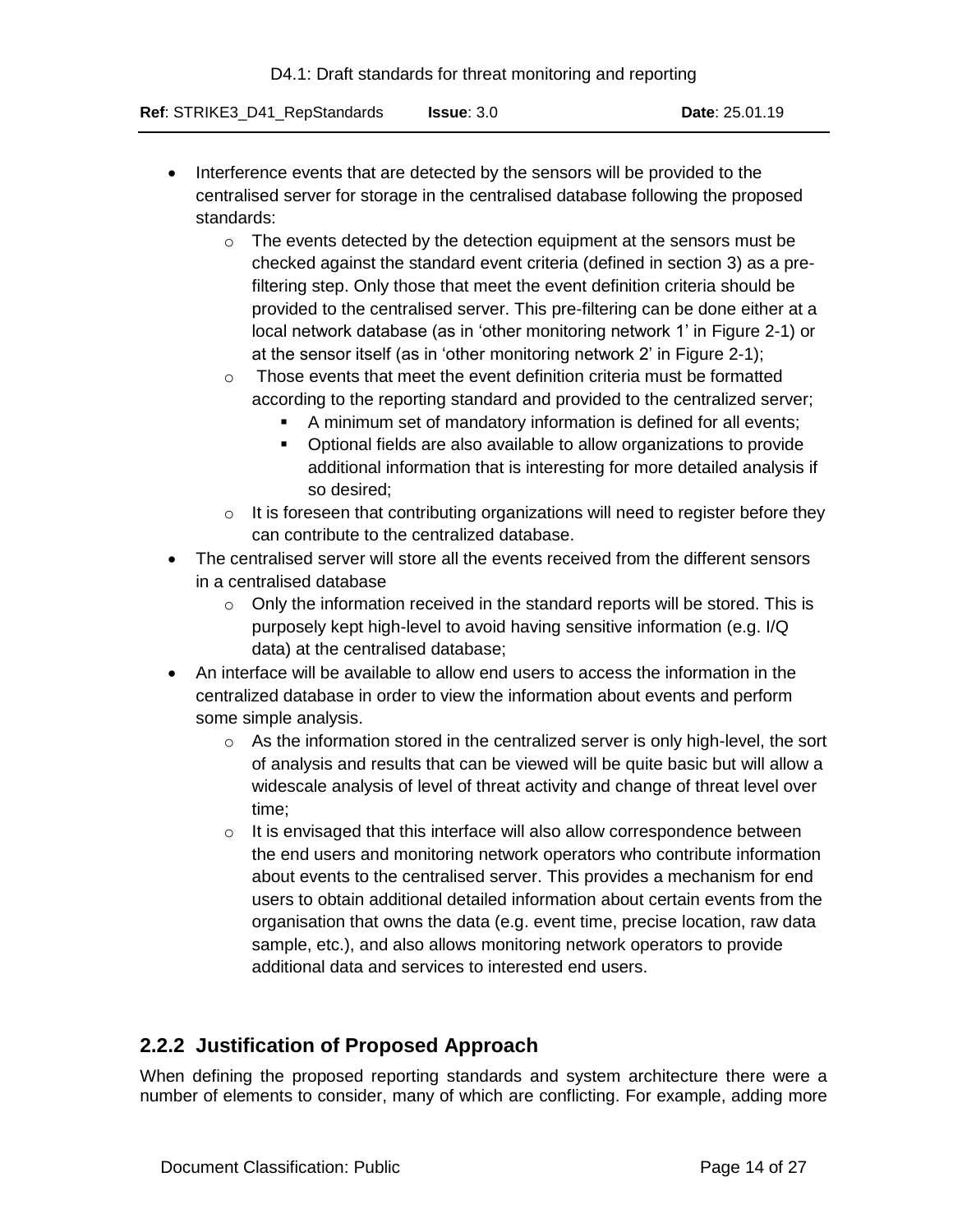detailed information about events to the test standards increases the level of analysis that is available at the centralised server and makes this more attractive to end users, but on the other hand having more detailed information in the event messages may raise sensitivity and security issues in terms of the data, which may increase the requirements on the centralised server and may also discourage monitoring network operators from wanting to contribute data in the first place. Similarly, imposing more constraints on the detection equipment at the sensors can help to ensure that events reported by different sensors and monitoring networks are compatible, but if too proscriptive may reduce the available pool of sensors and networks that are able (and willing) to report according to the standards. The draft standards proposed in this document reflect a compromise of all these different aspects to try to maximise the number of sensors and monitoring networks that will be able (and willing) to report, whilst still ensuring that the core results are useful to end users. Some of the key points and their justification are described below.

### <span id="page-14-0"></span>**2.2.2.1 Definition of standard event criteria**

Any analysis of the level of threat and changing nature of the threat requires a large amount of data from a large number of sites in order to be meaningful. This is best achieved through allowing results from different types of detection equipment from different monitoring networks to be combined, as this means that any monitoring site can potentially contribute data and there is no need for a dedicated (costly) deployment activity tied to a single supplier. However, different types of interference detection equipment will perform detections in different ways using different types of check and different thresholds. The result is that two different types of detection equipment deployed at a single site may not report the same number of interference events, which means that it is difficult to combine the raw figures from different systems.

One way to overcome this would be to define a standard detection algorithm and thresholds that all types of detection equipment need to adhere to. However, that would necessitate changes to the detection equipment itself. Under this approach it would take some time before compliant equipment was available (even after standards were agreed), and may not be attractive to suppliers of detection equipment anyway – depending on the purpose of the monitoring activity it may be entirely justified that different algorithms and different thresholds are used in different situations depending on whether the purpose of the monitoring is for protection of an area against interference, for enforcement, or for research purposes.

The approach proposed in these standards attempts to overcome some of these difficulties whilst still ensuring that reports from different systems are compatible. In section [3](#page-17-0) two event definitions are provided - one based on the power of detected interference signal and one based on signal to noise ratio (SNR) of the GPS signals. The idea is that any individual sensor or monitoring network operator that wishes to contribute to the centralized server and database will first check their detected events against the threat definition, and only those that meet the criteria are reported. This has the following benefits:

 Having this pre-filtering step allows very low level events that will not impact GPS to be filtered out, hence ensuring that only those events that may be of significance to be reported;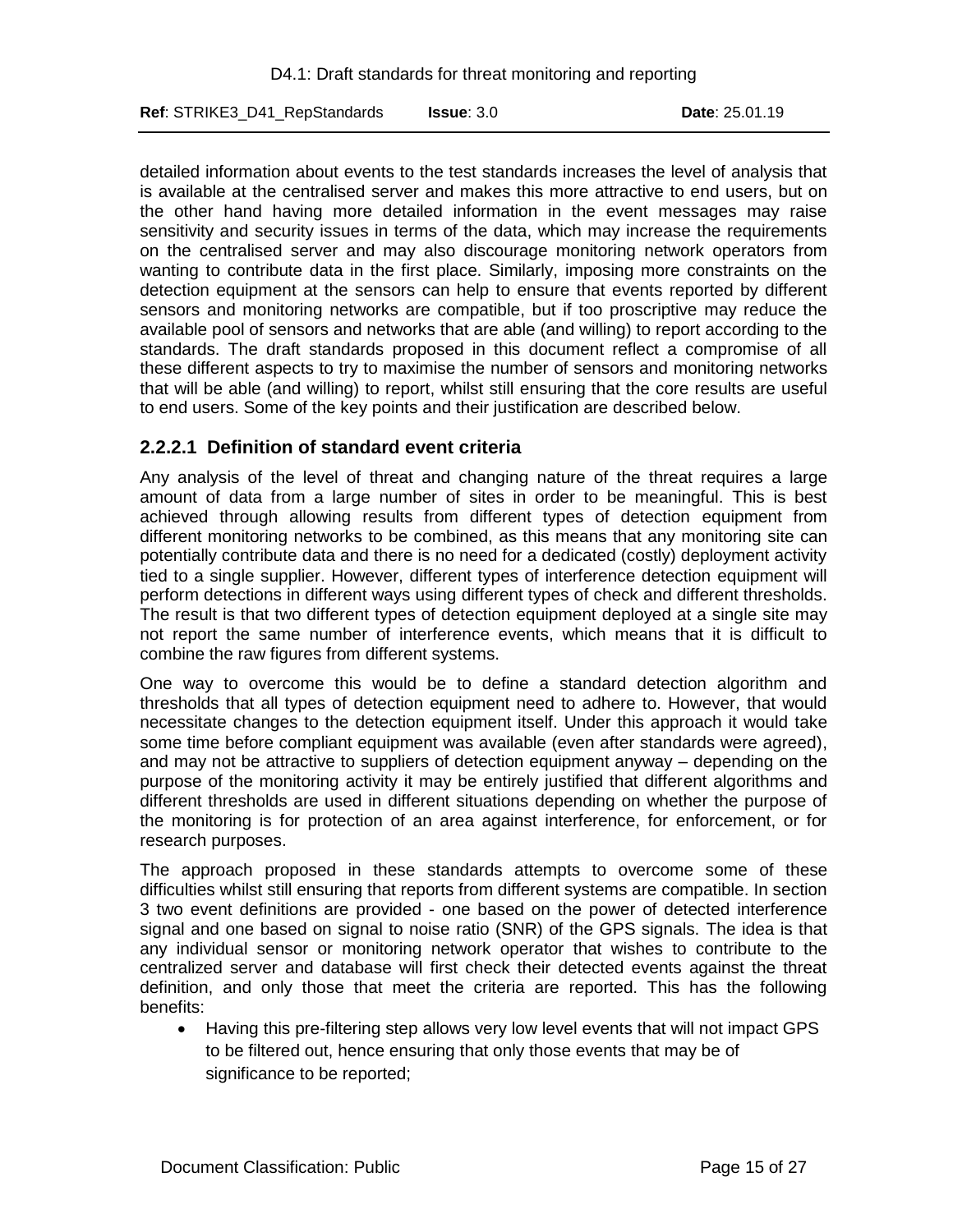- Having this common event definition ensures that there is consistency in the types of event that are reported by different types of monitoring equipment and different;
- Having multiple types of event definition allows different types of detection system to contribute to the centralized server, hence increasing the potential number of sensors that can contribute to the results;
- Applying these event criteria as a pre-filtering stage to events before they are submitted to the centralised server rather than at the initial detection stage means that there is no need to change the detection algorithms or thresholds within the detection equipment at the sensors. This means that existing sensors and monitoring networks can continue to operate according to their designed purpose (for enforcement, research, etc.) without any modification.

### <span id="page-15-0"></span>**2.2.2.2 Minimum set of information in reporting standard**

The more information that is available about events, the more a user can know about the event and the more detailed analysis can be performed. For example, with detailed information about timing, location, type of signal, etc, it becomes possible to make some assessment of the likely causes of events. However, providing very detailed information about events raises issues of sensitivity and security. Certain organizations may not wish to provide such detailed information, and even if they do the data security and integrity requirements for the centralized server will increase.

Therefore the approach taken in these draft standards is to define a minimum required set of information about events that all data providers must contribute. This minimum set is designed to provide useful information to allow analysis and the level of threat and change in threat over time, but does not include sensitive information. This should help to avoid discouraging organizations from providing event information.

If more detailed information about events is available then data providers may choose to provide this as optional information. Alternatively, they may simply store the additional information at their local event database over which they have control and which could potentially be provided via another means to authorized end users for detailed analysis and assessment.

### <span id="page-15-1"></span>**2.2.2.3 Contributor and user registration**

One question when considering the standards and the centralised server is how open to make the data and the results. Should the server be open for anyone to contribute to and for any user to access, or should it be restricted in some way?

With the proposed architecture it is envisaged that there will be a registration process both for potential data providers and for end users who want to view the information. This is not necessarily to restrict who can have access but more to have some control of the data that is provided to the centralized server, and to encourage the use of the standards and centralized server through opening up the possibility of additional services.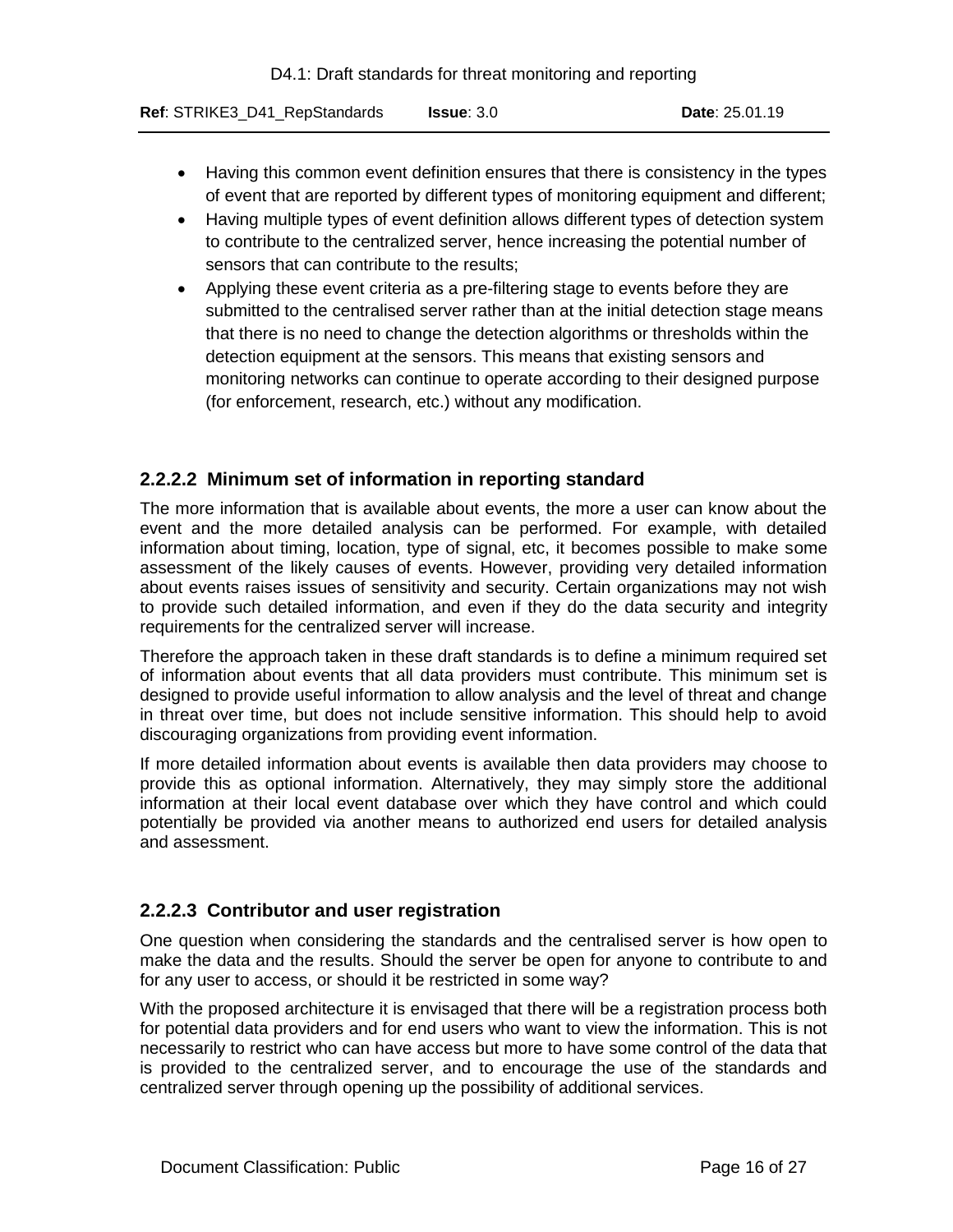For example, if an end user wants to see further details about an event or all events from one or more monitoring sites, this proposed architecture provides the capability for them to make contact with the applicable data provider to arrange access to more detailed data that is available from the local event database. In this way, the centralized server acts not only as somewhere to view useful analysis of the general level of threat over a wide area, but also as a platform to link end users and data providers and allow the exchange of more detailed data for additional services. Having such a function potentially offers a further incentive to monitoring network operators to provide information to the centralised server.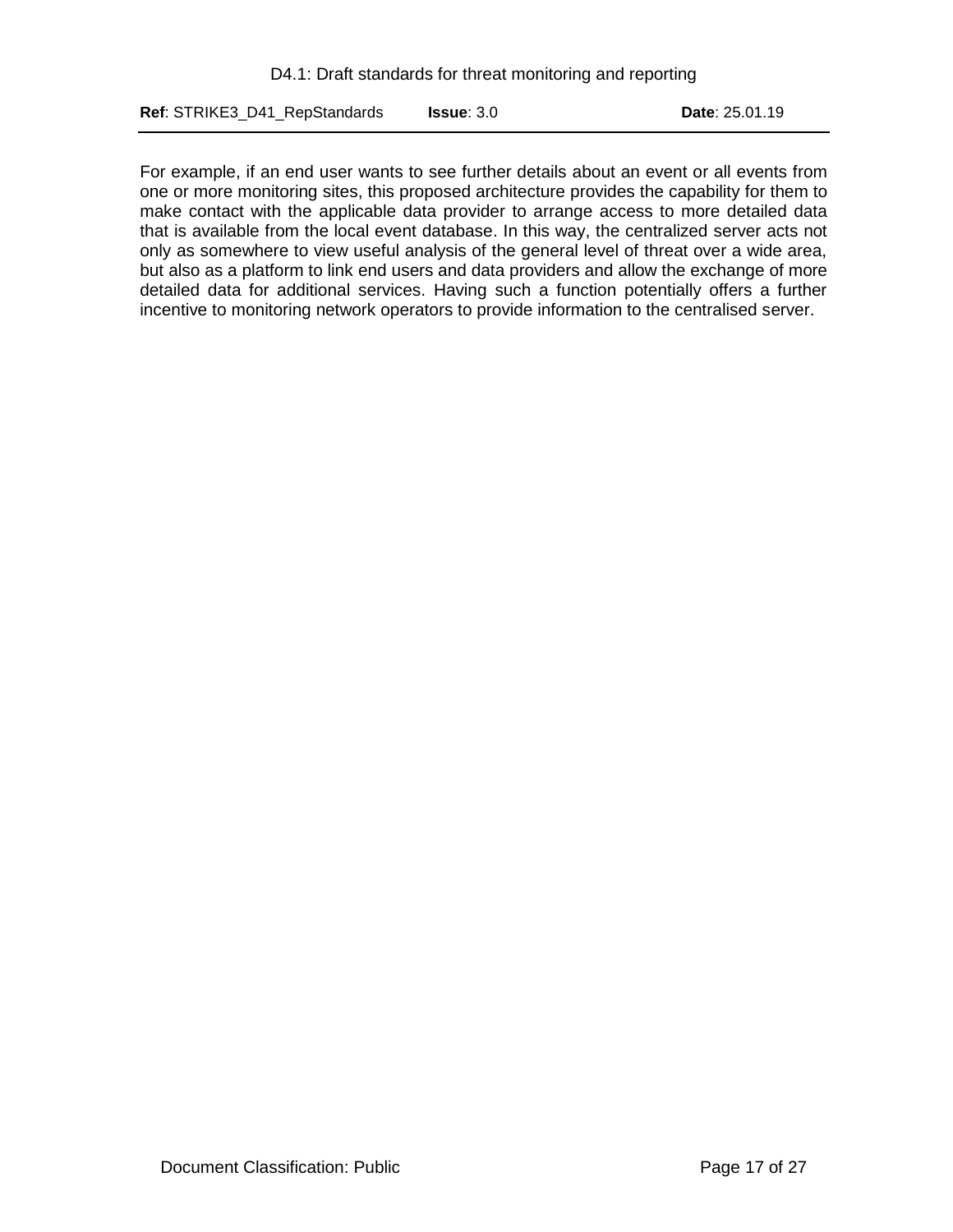# <span id="page-17-0"></span>**3 Proposed Reporting Message**

# <span id="page-17-1"></span>*3.1 Overview of Approach*

The purpose of the proposed reporting message is to share information about detected jamming events, within an interference monitoring network, to a centralised server. Information about detected events can be distributed to the server in near-real time or in periodic batches, e.g. once every month.

For a detected interference event some estimated metrics or some information about the interference event might be sensitive for an organization to share within a big community. Therefore, privacy and security aspects have been considered when the proposed reporting message was developed. The reporting message consists of two types of data; mandatory information and optional information. The intention behind the mandatory information is that this should only be non-sensitive information that could be shared by everyone to a big community. Information that potentially could be sensitive for someone to share is left in the optional part of the reporting message.

Many different interference monitoring networks will potentially use this reporting message for sharing of data about detection events to a centralised server. These monitoring networks will most likely have their own technology for how they detect jamming events which will lead to many different definitions of what an interference event is. Therefore, two different types of interference event definition is provided herein. Without a common basis of what an interference event is, it would be very difficult to do reliable statistics and trend analysis at the centralized server.

In the following sections the contents of the proposed reporting messages will be described. The exact format of the transferred messages between the interference monitoring network and the centralized server is not described here, but will be further developed and distributed at a later date.

# <span id="page-17-2"></span>*3.2 Event Message Definition*

The contents of the event message are described in [Table 3-1.](#page-19-0) There is a non-optional part of the message, which contains information about the detected event that must be reported. There is though an opportunity, for some of the fields, to be vague if it sensitive to share that sort of information. For example the region field, it is required to report in what country the event was detected but one can choose to report a city or a location (approximate latitude and longitude) to give more detailed information.

In the optional part of the message more detailed information about the detected event is provided. With that information together with the mandatory part of the message it would be possible the make deeper analysis of the interference event. Hopefully will many of the interference monitoring networks be able to provide both parts of the message to the centralised server.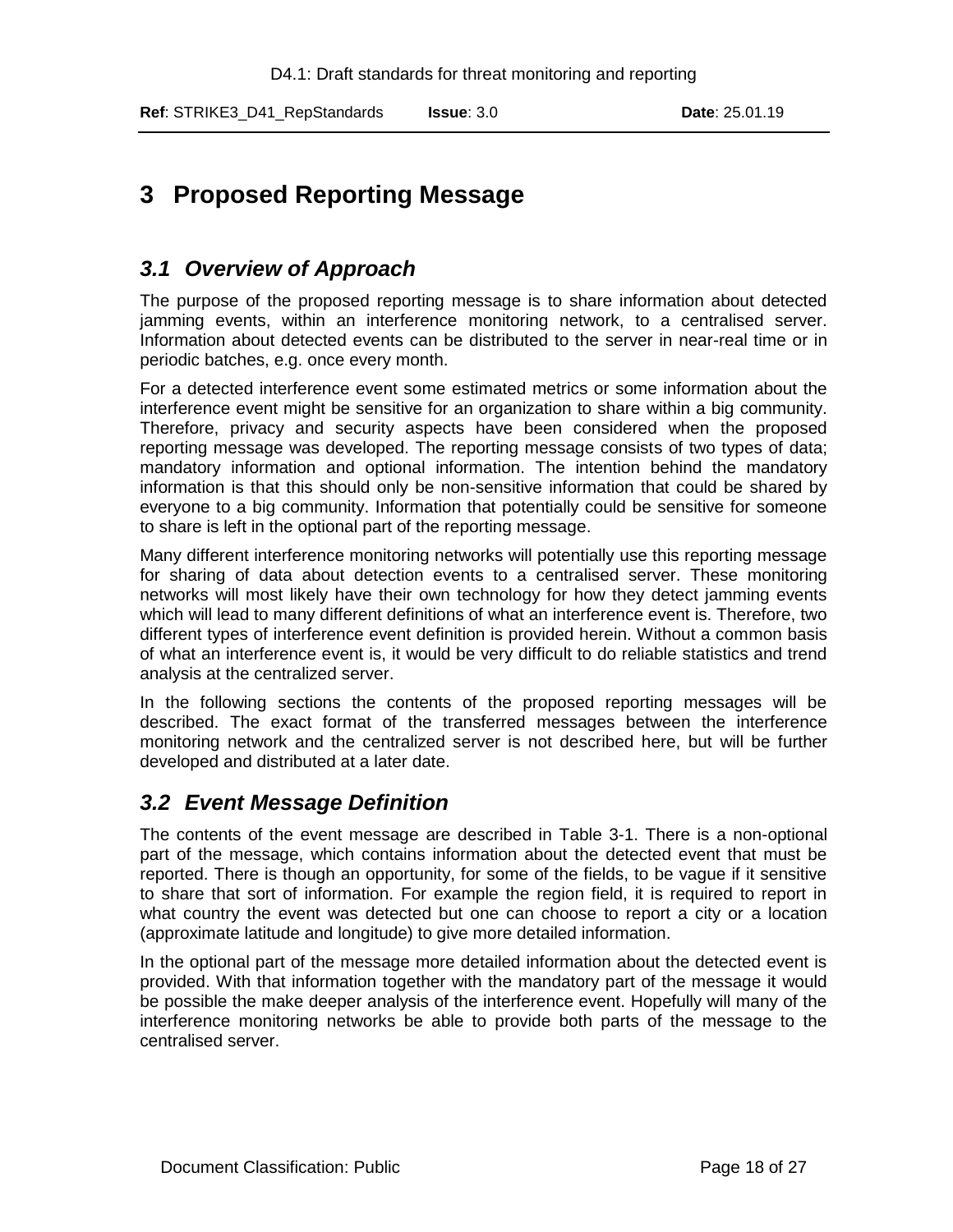### D4.1: Draft standards for threat monitoring and reporting

**Ref**: STRIKE3\_D41\_RepStandards **Issue**: 3.0 **Date**: 25.01.19

| <b>Field</b>          | <b>Description</b>                                                                                                                                                                                                                                                                                                    | <b>Optional</b> |
|-----------------------|-----------------------------------------------------------------------------------------------------------------------------------------------------------------------------------------------------------------------------------------------------------------------------------------------------------------------|-----------------|
| ld                    | A unique identifier of the event. With the id it should be<br>possible to go back to the interference monitoring<br>network and sensor that reported this event in order to<br>obtain more detailed information. The link back to the<br>originating systems is only available to users authorized<br>by that system. | <b>No</b>       |
| <b>Equipment Type</b> | The name of the type of detection equipment that has<br>detected this event. This is required in order to be able<br>to link each event to the type of detection equipment<br>that detected it.                                                                                                                       | <b>No</b>       |
|                       | The detection equipment type name should match one<br>of the sensor types registered for the network.                                                                                                                                                                                                                 |                 |
| Event definition      | One of the two provided event definitions must be<br>selected and followed. Selection of type a) or b).                                                                                                                                                                                                               | <b>No</b>       |
|                       | Note: See event definition section Table 3-5 for a<br>definition of the different types.                                                                                                                                                                                                                              |                 |
| Frequency band        | The frequency band where this interference event was<br>detected. The current options are; 1575.42 MHz                                                                                                                                                                                                                | <b>No</b>       |
|                       | Note: This could be extended in the future to cover<br>other frequency bands that are not supported at this<br>moment.                                                                                                                                                                                                |                 |
| Region                | The region of where this interference event was<br>detected. The region can be reported in different levels<br>of detail. The minimum level of detail is at country basis.<br>However, if the region is not sensitive information this<br>can be reported more precise such as specific city or<br>coordinates.       | <b>No</b>       |
| Site ID               | An anonymous, but unique, ID for the site where the<br>event was detected. The site id should be specific for a<br>physical location. It should not be possible to determine<br>the actual position of the site from this ID.                                                                                         | <b>No</b>       |
|                       | If the detection equipment is installed at a platform that<br>moves around, for example a boat, this should be<br>treated as one site and not multiple sites as the<br>platform moves around.                                                                                                                         |                 |
| Date                  | The date (relative UTC) of when this event was<br>detected.                                                                                                                                                                                                                                                           | <b>No</b>       |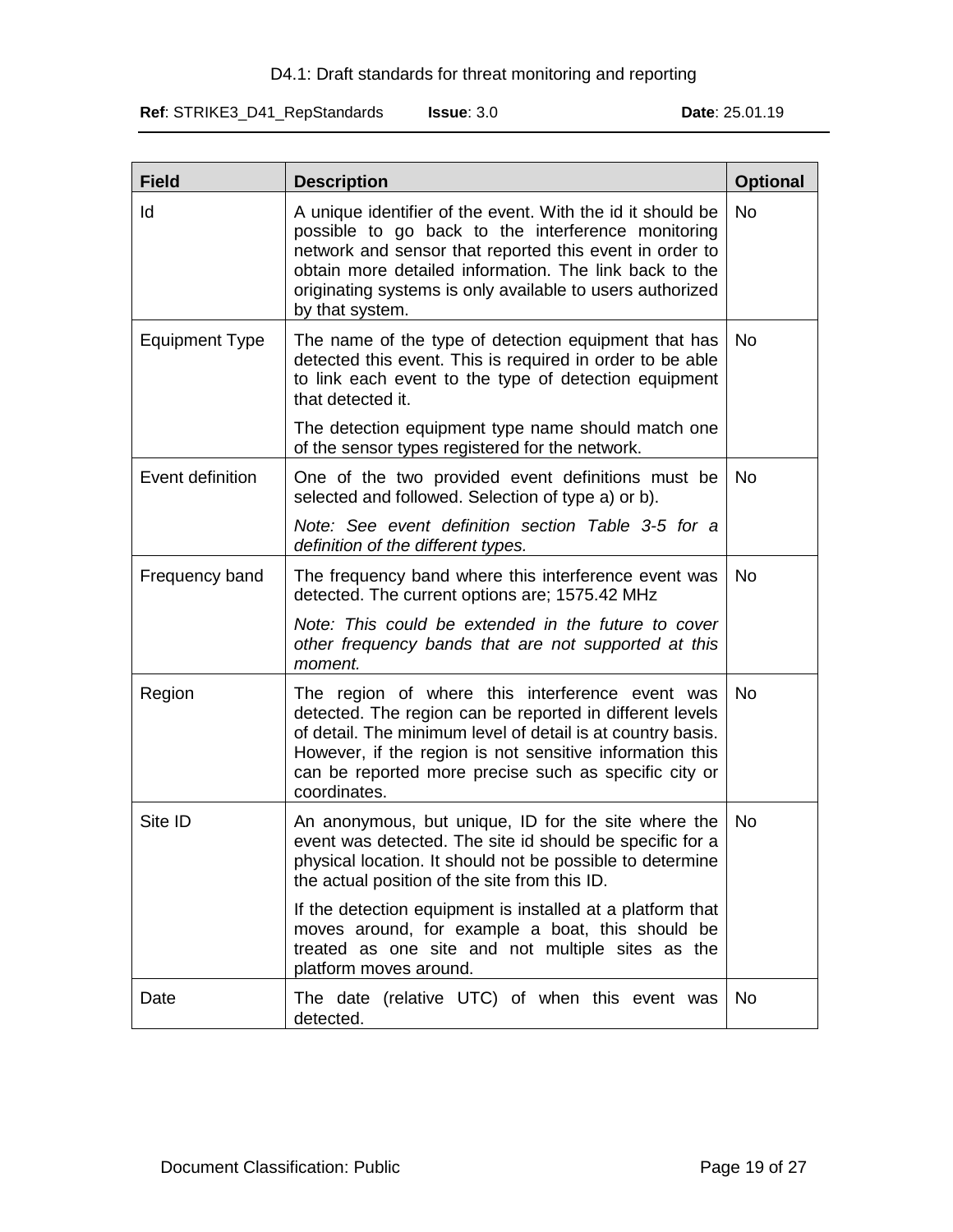### D4.1: Draft standards for threat monitoring and reporting

**Ref**: STRIKE3\_D41\_RepStandards **Issue**: 3.0 **Date**: 25.01.19

| <b>Field</b>           | <b>Description</b>                                                                                                                                | <b>Optional</b> |
|------------------------|---------------------------------------------------------------------------------------------------------------------------------------------------|-----------------|
| <b>Start time</b>      | The UTC timestamp of when this event was detected.                                                                                                | Yes             |
|                        | Note: Start time is not required as mandatory, but it is<br>highly recommended that the start time is reported for<br>the event.                  |                 |
| Duration               | The duration of this event, when the selected event<br>definition is true, in seconds.                                                            | Yes             |
| <b>GNSS fix lost</b>   | A GNSS-receiver, at the location of the detection<br>system, lost their position fix during this event; Yes or<br>No.                             | Yes             |
| Spectrum               | A frequency spectrum of the detected event.<br>A<br>frequency and power vector (with equal length) shall be<br>reported.                          | Yes             |
|                        | Note: The user interface will render the spectrum figure<br>in the same format for all different types of interference<br>detection systems.      |                 |
| Raw data<br>available  | A flag that indicates whether or not raw data (I/Q data)<br>is available at the local event database.                                             | Yes             |
| Antenna type           | The used antenna type.                                                                                                                            | Yes             |
| Noise figure           | The reference noise figure for the sensor (dBm).                                                                                                  | Yes             |
|                        | Note: This value is used as the reference point of the<br>reported "Delta power" and is only applicable when<br>event definition type a) is used. |                 |
| Delta power            | Maximum delta power in decibel (dB) above systems<br>noise floor at the specific monitoring site.                                                 | Yes             |
|                        | Note: This is only applicable when event definition type<br>a) is used.                                                                           |                 |
| Baseline C/N0          | The baseline C/N0 (dB-Hz) is the value that would be<br>expected when there is no interference signal present<br>at the input of the equipment    | Yes             |
|                        | Note: This value is used as the reference point of the<br>reported "Delta C/N0" and is only applicable when<br>event definition type b) is used.  |                 |
| Delta C/N <sub>0</sub> | Maximum decrease in C/N0 in decibel (dB) relative the<br>C/N0 without interference of the receiver at the specific<br>monitoring site.            | Yes             |
|                        | Note: This is only applicable when event definition type<br>b) is used.                                                                           |                 |

<span id="page-19-0"></span>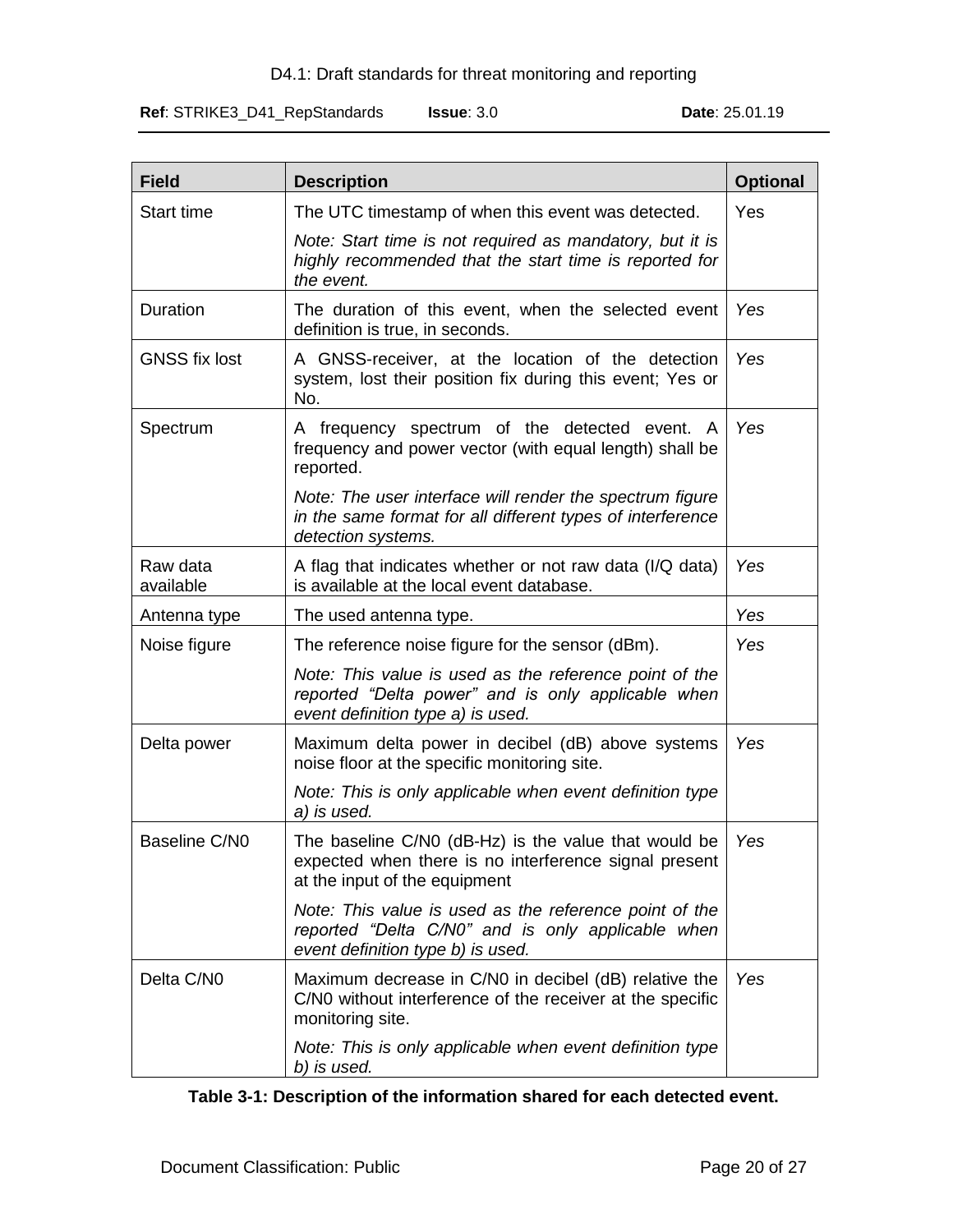# <span id="page-20-0"></span>*3.3 System Information Message Definition*

It can be foreseen that potentially many different types of GNSS interference monitoring networks are going to send regular reports to the centralised server. The different monitoring networks will most likely consist of different sensors with different types of detection equipment, or a combination of detection equipment from different manufactures. Different sensors are, most likely, going to have different technical specification and thus different capabilities in, for example, which frequency band they will be able to detect interference, their detection performance etc. Therefore, the centralized server will build up a table of all available types of detection equipment that are used in the different monitoring networks. For each type of detection equipment, the information shown in [Table 3-2](#page-20-1) will be stored at the centralised server. Detection equipment can, potentially, cover multiple frequency bands with various bandwidths. Such equipment should report their frequency bands as a vector of individual frequency band together with a vector of corresponding bandwidths.

| <b>Field</b>     | <b>Description</b>                                                                                                                               | <b>Optional</b> |
|------------------|--------------------------------------------------------------------------------------------------------------------------------------------------|-----------------|
| Name             | Descriptive name of the type of Detection Equipment                                                                                              | No.             |
| Manufacturer     | Manufacturer of the interference detection equipment                                                                                             | <b>No</b>       |
| <b>Bandwidth</b> | Monitoring bandwidth in MHz.                                                                                                                     | <b>No</b>       |
|                  | Note: For a multiband system this is reported as a<br>vector of multiple bandwidths. The length should be<br>equal to the frequency band vector. |                 |
| Frequency band   | Centre frequency, of the monitoring frequency bands,<br>in MHz.                                                                                  | No.             |
|                  | Note: For a multiband system this is reported as a<br>vector of multiple frequency bands. The length should<br>be equal to the bandwidth vector. |                 |
| Software version | Version of the Detection Equipment software.                                                                                                     | Yes             |
| Hardware version | Version of the Detection Equipment hardware.                                                                                                     | Yes             |

|  | Table 3-2: Description of Type of Detection Equipment that is used |  |  |  |  |  |
|--|--------------------------------------------------------------------|--|--|--|--|--|
|--|--------------------------------------------------------------------|--|--|--|--|--|

<span id="page-20-1"></span>

| <b>Field</b> | <b>Description</b>                                                                                                                                                                                                                                                                                                                                                  | <b>Optional</b> |
|--------------|---------------------------------------------------------------------------------------------------------------------------------------------------------------------------------------------------------------------------------------------------------------------------------------------------------------------------------------------------------------------|-----------------|
| Site ID      | An anonymous, but unique, ID for the site. The site id   No<br>should be specific for a physical location. It should not<br>be possible to determine the actual position of the site<br>from this ID. If the detection equipment is installed at a<br>platform that moves around, for example a boat, this<br>should be treated as one site and not multiple sites. |                 |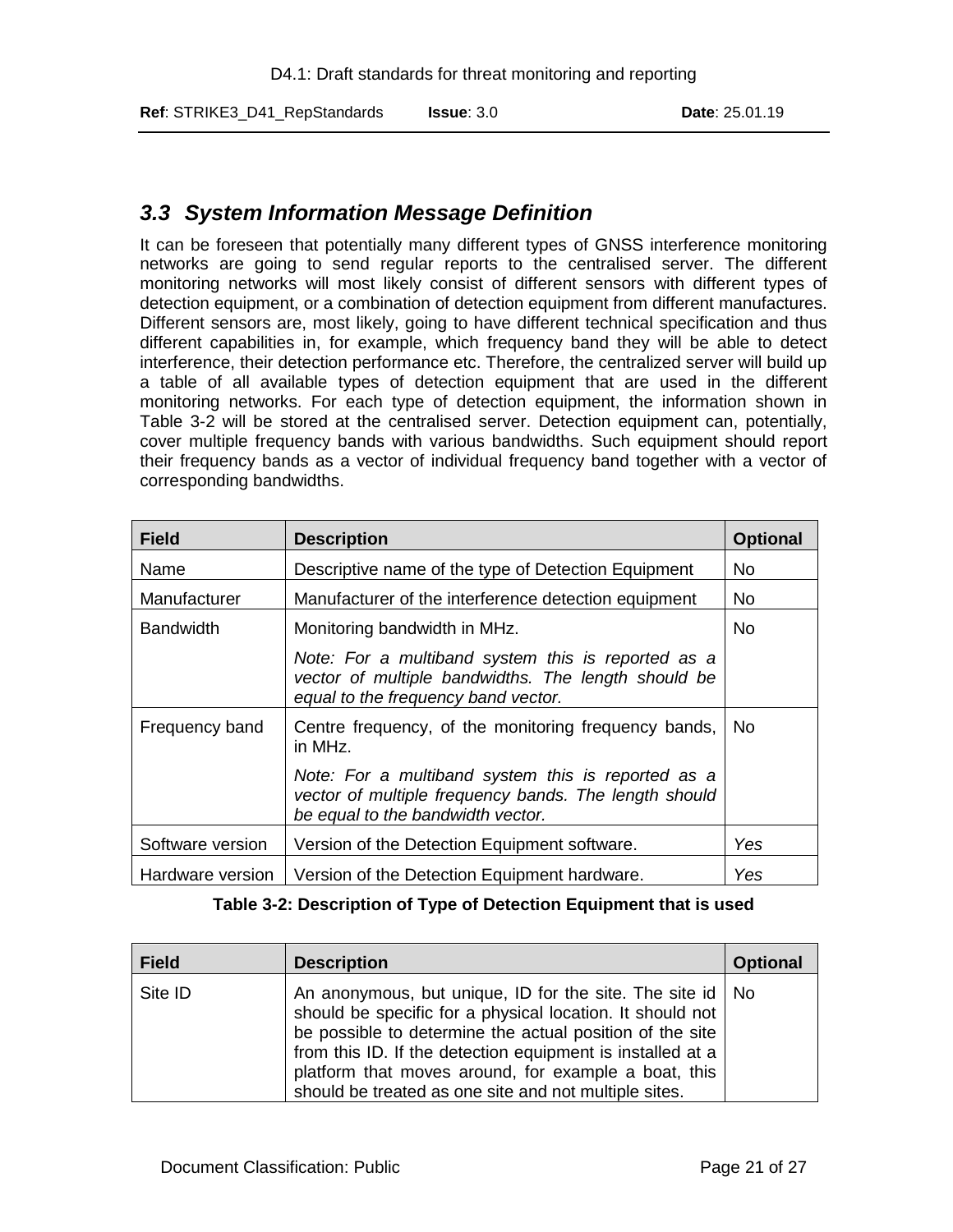### D4.1: Draft standards for threat monitoring and reporting

**Ref**: STRIKE3\_D41\_RepStandards **Issue**: 3.0 **Date**: 25.01.19

| <b>Field</b>   | <b>Description</b>                                                                                                 | <b>Optional</b> |
|----------------|--------------------------------------------------------------------------------------------------------------------|-----------------|
| Equipment type | Equipment type for detection equipment at this site. No<br>Individual sensors are described according to Table 3-2 |                 |

### **Table 3-3: Description of Sites in the Network**

<span id="page-21-1"></span>For an interference monitoring network the information shown in [Table 3-4](#page-21-2) is needed at the registration phase of the network. The mandatory part is very basic, just a name of the network and contact details to a person, which is responsible for the monitoring network. A list of one or multiple types of detection equipment are also mandatory, as discussed above.

| <b>Field</b>            | <b>Description</b>                                                                                                                                                                                                                                               | <b>Optional</b> |
|-------------------------|------------------------------------------------------------------------------------------------------------------------------------------------------------------------------------------------------------------------------------------------------------------|-----------------|
| Name                    | Descriptive name of the monitoring network, used to<br>identify their reported events.                                                                                                                                                                           | <b>No</b>       |
| Contact                 | Contact information to the organization that has<br>provided information to the database. To be used for<br>managing the registration and interface between the<br>organization and the central database operator.                                               | No.             |
| <b>Sites</b>            | A list of sites operating within the network.                                                                                                                                                                                                                    | No.             |
| Detailed<br>information | A detailed list of other types of information that is<br>available at the local event database for authorized<br>personnel only, plus details of how to access this<br>detailed information (e.g. email contact details for<br>request, ftp site details, etc.). | Yes             |

### **Table 3-4: Description of an interference monitoring network.**

# <span id="page-21-2"></span><span id="page-21-0"></span>*3.4 Event Definition*

To be able to compare results and statistics from different interference monitoring networks is important to have a common definition of what an interference event is. Without a common definition it will be impossible to do a comparison. However, even if the criteria for an event is well defined, it is in the end the sensitivity of the detection system that defines when the event is detected.

In [Table 3-5](#page-22-0) two types of events are defined. Event type a) is intended for interference detection equipment that is capable of measuring received power or GNSS-receivers that provide AGC (Automatic Gain Control) information. Type b) is intended to be used by detection equipment that is based on GNSS-receivers only, for example CORS networks.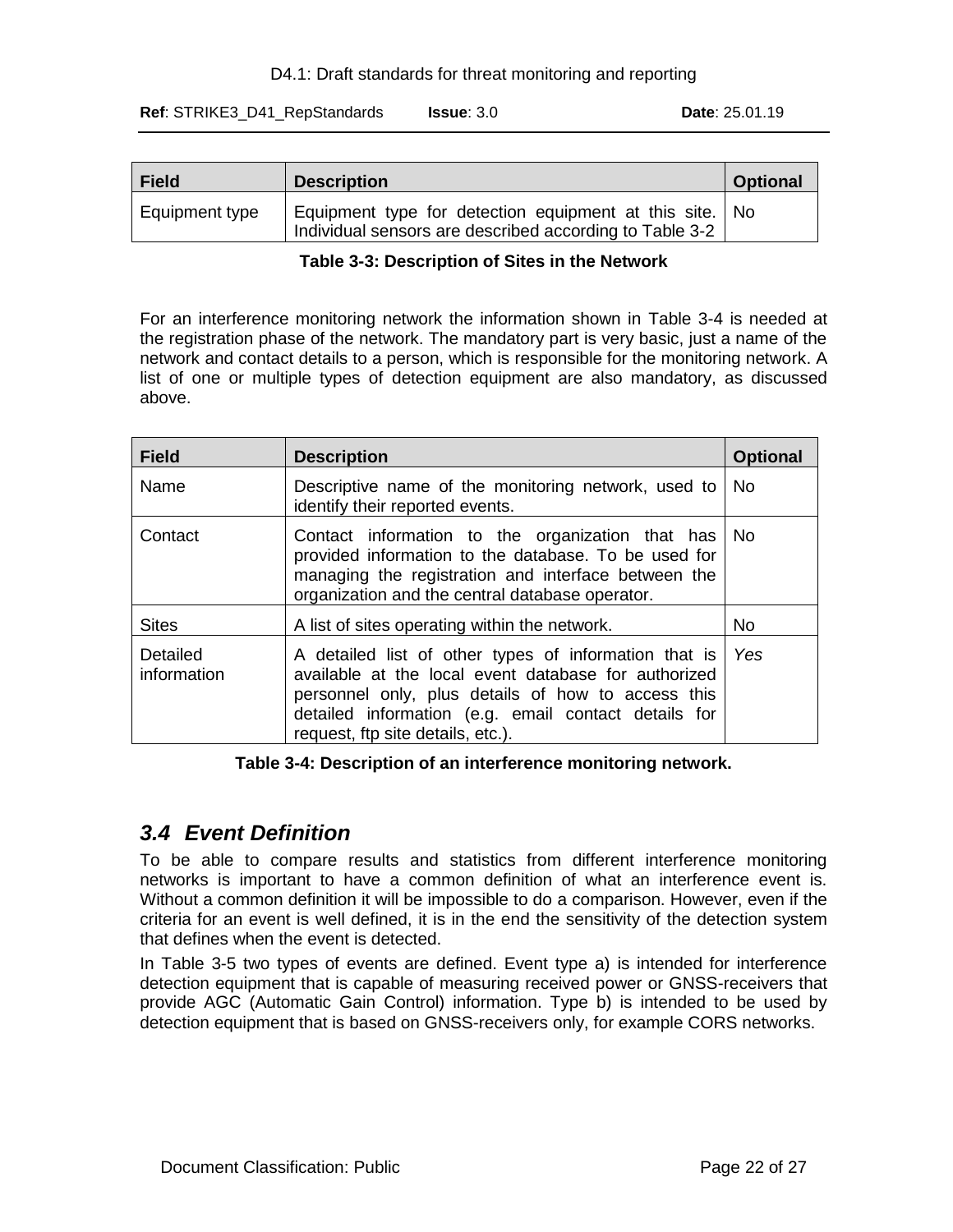**Ref**: STRIKE3\_D41\_RepStandards **Issue**: 3.0 **Date**: 25.01.19

| <b>Type</b> | <b>Description</b>                                                                                                                                                                                                                                                                                                                                                                                                                                                                                                                                                                                                                                                                                                                                                                                |
|-------------|---------------------------------------------------------------------------------------------------------------------------------------------------------------------------------------------------------------------------------------------------------------------------------------------------------------------------------------------------------------------------------------------------------------------------------------------------------------------------------------------------------------------------------------------------------------------------------------------------------------------------------------------------------------------------------------------------------------------------------------------------------------------------------------------------|
| a           | This event definition is intended for interference detection equipment that<br>base the detection function on either power- or AGC-monitoring.                                                                                                                                                                                                                                                                                                                                                                                                                                                                                                                                                                                                                                                    |
|             | If the received power is 5 dB stronger than the expected noise power and if<br>the event duration is greater than 5 seconds, then an interference event<br>should be reported. Where:<br>the expected noise power is the measured received power when<br>there is no interference signal present at the input of the equipment<br>the event duration is the difference between the start and end times<br>$\bullet$<br>of an event.<br>the start time of the event is the time at which the received power<br>first exceeds the 5 dB threshold for increase<br>the end time of the event is the time at which the received power<br>$\bullet$<br>falls below the 5 dB threshold for increase and stays below the<br>threshold for the following 10 seconds                                        |
|             | Note: For AGC-monitoring systems this means a decrease of 5 dB in the<br>AGC value and it should last at least for 5 seconds.                                                                                                                                                                                                                                                                                                                                                                                                                                                                                                                                                                                                                                                                     |
| b           | This event definition is intended for interference based on GNSS-receivers<br>without AGC enabled, where measured C/N0 is compared against expected<br>C/N0 to detect events.                                                                                                                                                                                                                                                                                                                                                                                                                                                                                                                                                                                                                     |
|             | If the measured C/N0 for all satellites in view is 6 dB less than the expected<br>C/N0 and if the duration is greater than 10 seconds, then an interference<br>event should be reported. Where:<br>the expected C/N0 is the value that would be expected when there<br>is no interference signal present at the input of the equipment,<br>the event duration is the difference between the start and end times<br>of an event<br>the start time of the event is the time at which the drop in C/N0 for<br>$\bullet$<br>all satellites in view first exceeds the 6 dB threshold<br>the end time of the event is the time at which at the C/N0 for at least<br>one of the satellites in view increases above the detection threshold<br>and stays above the threshold for the following 10 seconds |

### **Table 3-5: Different types of event definitions.**

<span id="page-22-0"></span>The threshold for event type a) and b) are selected so that the reported event most likely will affect the performance of a GNSS receiver negatively. There could however be many detections made that do not fulfil these event requirements. One reason could be that the distance to the interference source is too large so that the energy that reaches the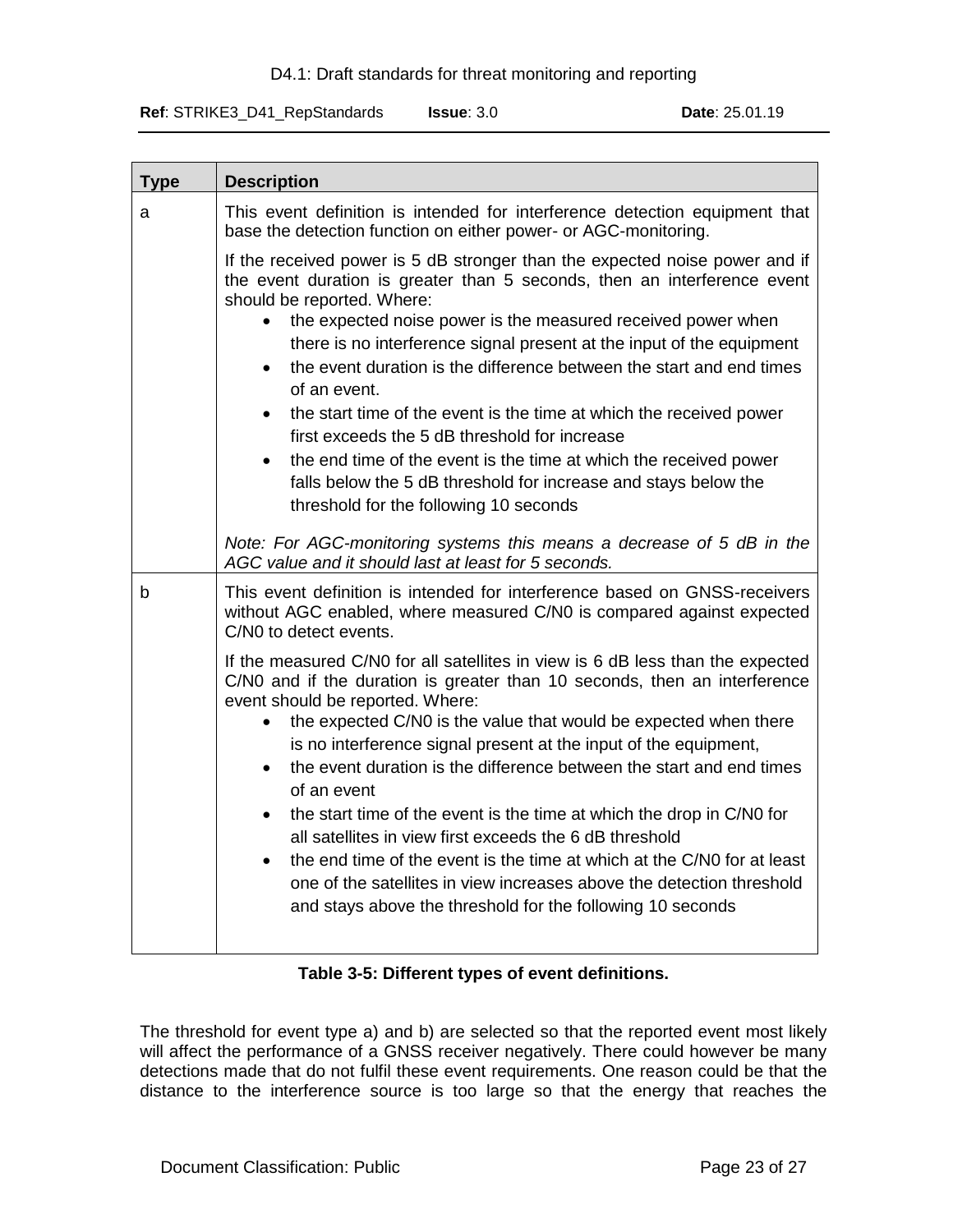detection system is less the than the threshold stated in the event definition. The basic problem is the geometry between the interference source, detection system and the victim receiver. It is when the victim receiver and the detection systems is not co-located the problem arises.

In both of the event definitions a) and b) the thresholds are relative to an expected level, for example noise power or C/N0. These levels will be different from site to site. Therefore, sites with low expected noise power are more sensitive or have better detection distance compared to sites with higher expected noise power. This means for a GNSS receiver that is installed at a site with higher expected noise power that the C/N0 will be a few dB less compared with a GNSS receiver at a site with low expected noise power. The detected interference event according to for example definition b) can therefore be more severe for the GNSS receiver with lower expected C/N0.

The decrease in C/N0 can also be very dependent on the GNSS receiver type. Different manufactures can have implemented various interference mitigation techniques, which will affect how the C/N0 response to different interference signals. Therefore, might one GNSS receiver mark an interference source as an interference event while another receiver will not, according to definition b).

Event definition type a) and b) both have the drawback that they are relative to the noise power at the corresponding site. However, they are quite straightforward to implement in many types of detection equipment. A more sophisticated definition could in the future be based on correlation of received signals to a threat database. With that definition, the received waveform characteristics are correlated with characteristics of known interference source in the database. Some of this interference source could be so well known so that the output power of the source is known. Then it will be more realistic to predict the impact of the interference source for a GNSS receiver in the surrounding of the interference detection equipment. As the capabilities and performance of detection equipment evolve in the future, additional event definitions could be added to the reporting standards.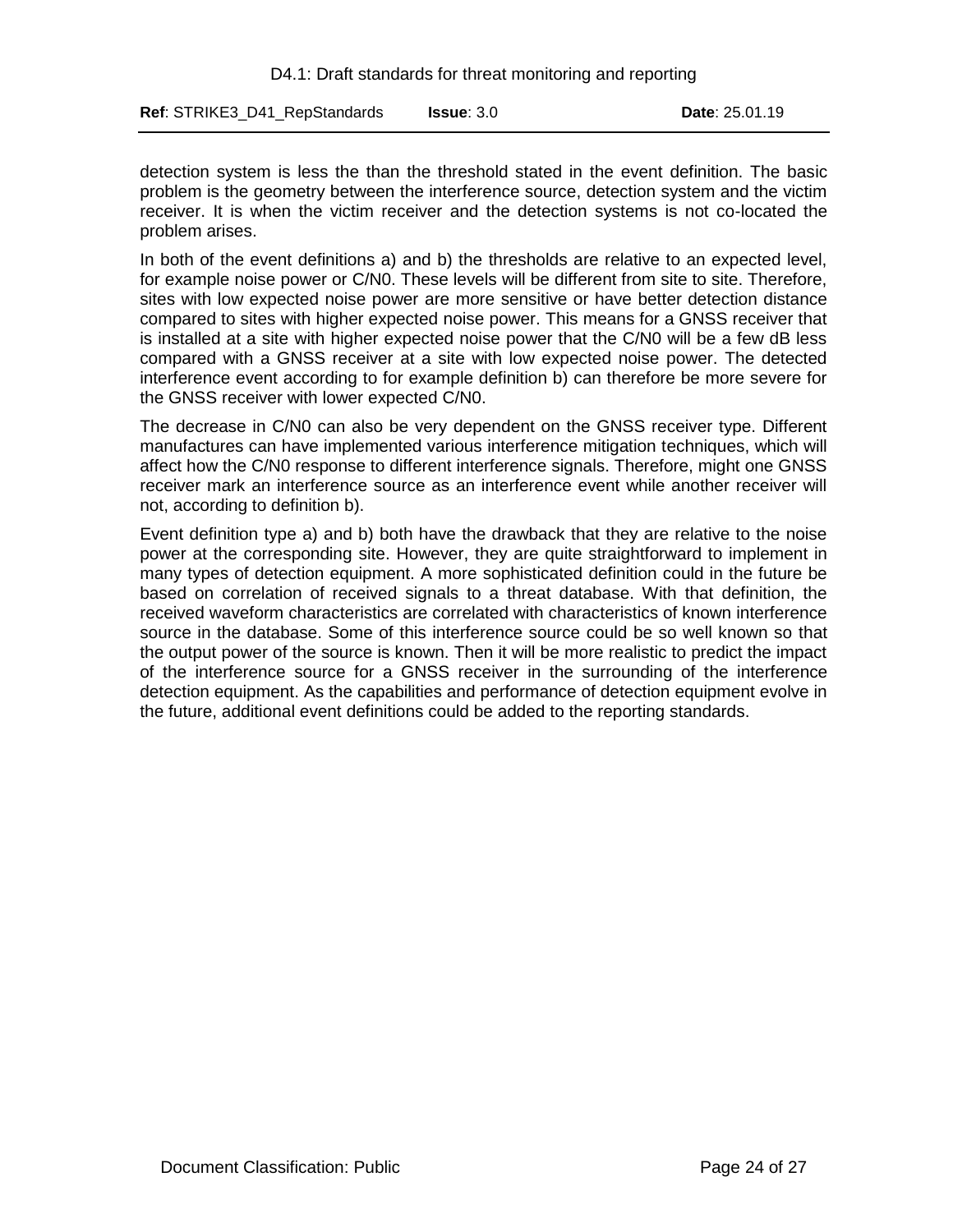# <span id="page-24-0"></span>**4 Analysis and User Access**

# <span id="page-24-1"></span>*4.1 Introduction*

The previous sections have described the overall concept of the reporting system and have detailed the threat reporting messages and event definition. Together these explain what information about interference events is reported to the centralised server.

On the other hand, the information that is reported in the event messages is only useful if it is made available for end users to view and analyse. At a high level, it is proposed that any potential end user will register in order to gain access to the information. Once registered, end users will be able to access the data and results through a defined interface. This section therefore provides some further description of the envisaged user access for the reporting system.

# <span id="page-24-2"></span>*4.2 Baseline Analysis*

The minimum set of information defined in the proposed reporting message includes the following information:

- Event date
- Event type (power or SNR based detection)
- Affected frequency band (nominally GPS L1 but potentially others in the future)
- Country

With this information the following basic analysis can easily be provided:

- Total number of events in a defined period
	- o Filtered on location information (e.g. all sites, per country)
	- o Filtered on event type (e.g. power or SNR)
	- o Filtered on affected frequency band (e.g. all events or GPS L1 only)
- Time variation of number of events in a defined period (e.g. daily, weekly or monthly number of events)
	- o Filtered on location information (e.g. all sites, per country)
	- o Filtered on event type (e.g. power or SNR)
	- o Filtered on affected frequency band (e.g. all events or GPS L1 only)

In combination with figures for how many monitoring sites are in each country, such analysis (although simplistic) allows end users to assess relative levels of detected events between countries and between different sites, and also allows the changing level of threat over time to be assessed.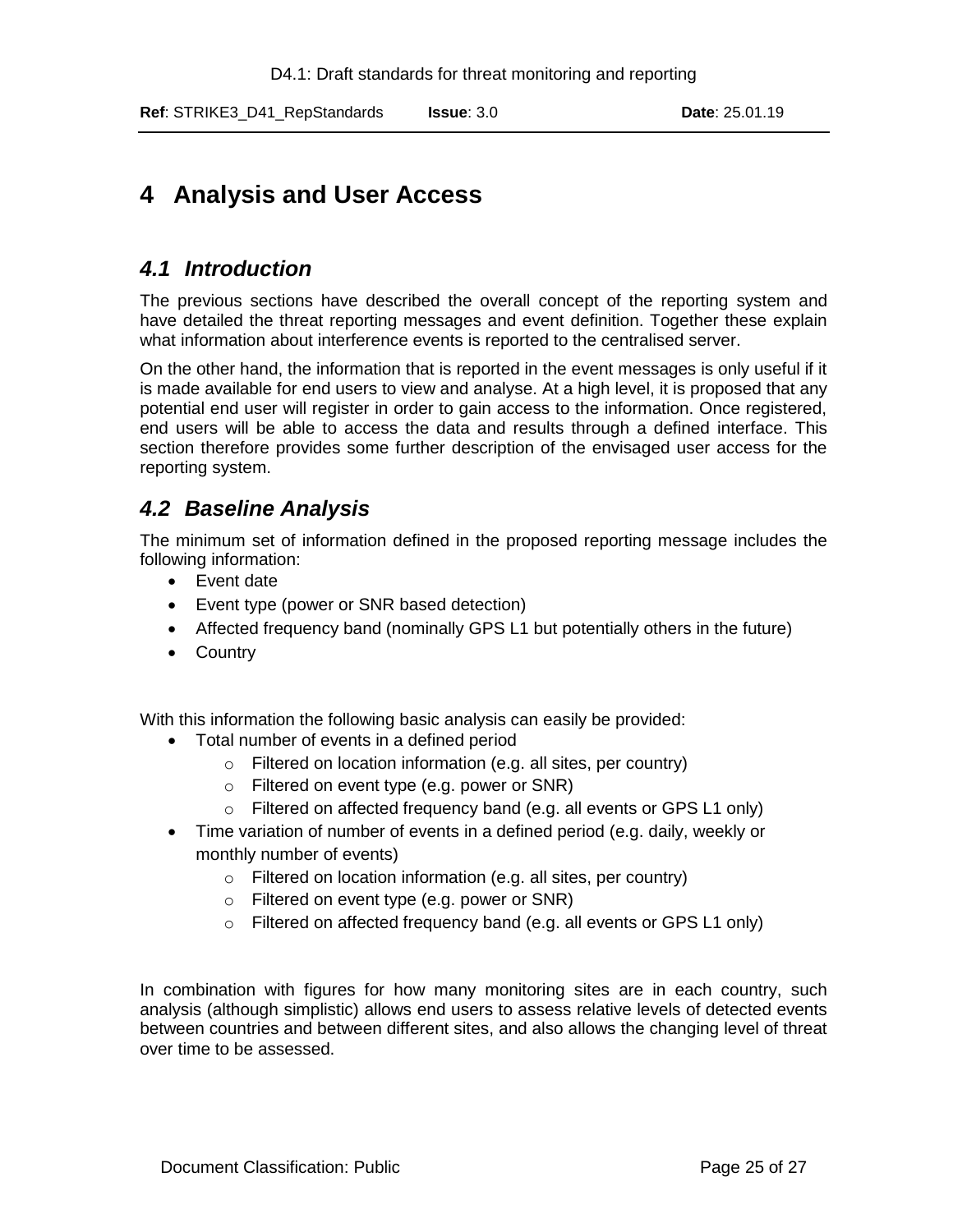**Ref**: STRIKE3\_D41\_RepStandards **Issue**: 3.0 **Date**: 25.01.19

# <span id="page-25-0"></span>*4.3 Extended Analysis and Data Requests*

The proposed reporting standards also make provision for the inclusion of additional data above the minimum set.

If data providers wish to include this additional information (e.g. start time, duration, frequency spectrum, etc.) as part of the information they provide to the centralised database they can do so. End users can then retrieve this information from the database for those events and can perform extended analysis.

In addition, data providers may store additional information about events in their own local event database, but for security or confidentiality reasons may not wish to provide it openly to the centralised database without restrictions. In these circumstances the proposed message formats allow for contact details and/or data access information to be provided to end users on request for particular events. In that way, authorized end users can gain access to additional data to perform more detailed analysis, but this remains under the control of the original data providers.